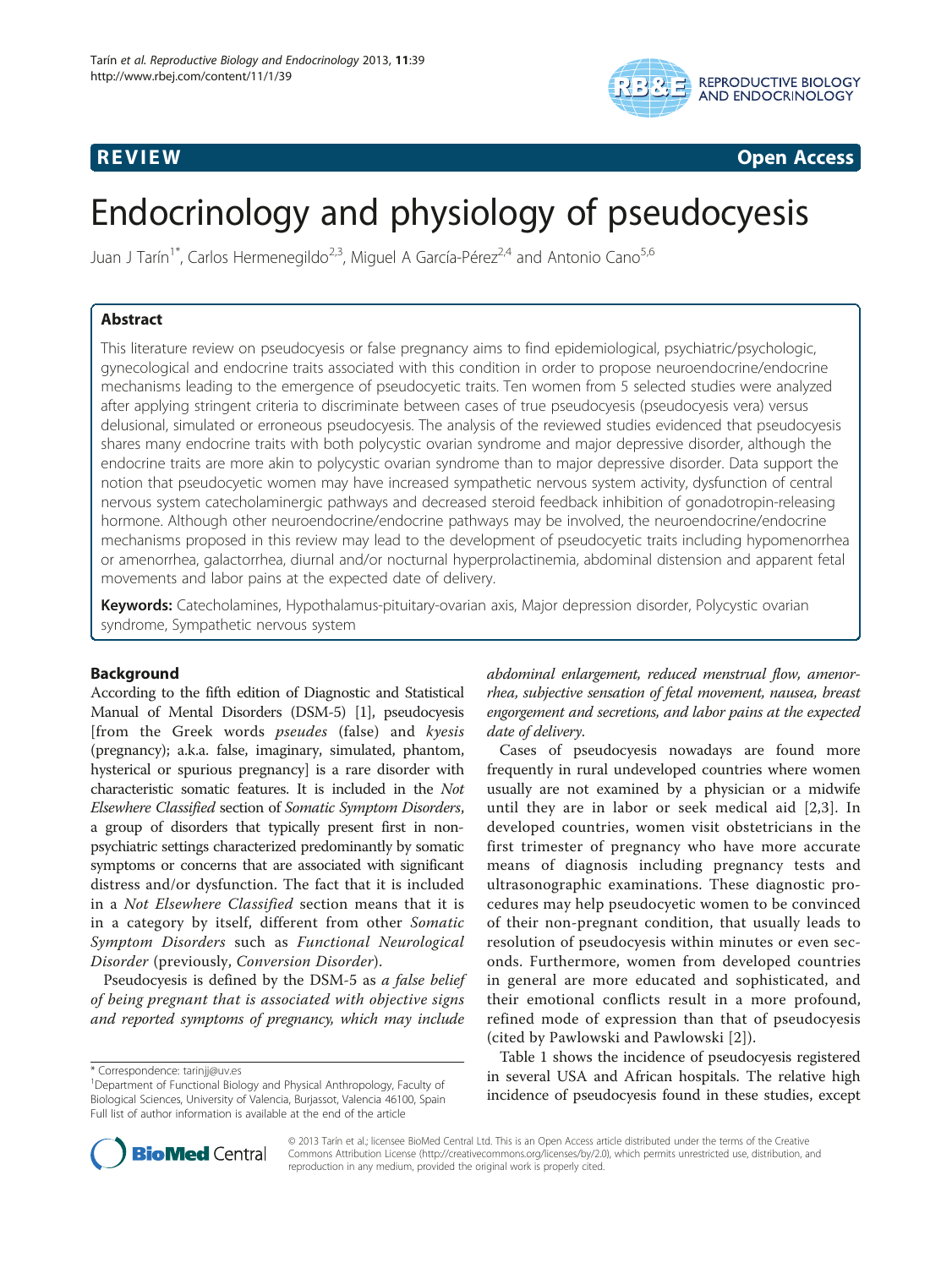<span id="page-1-0"></span>

|  |  |  |  | Table 1 Incidence of pseudocyesis |
|--|--|--|--|-----------------------------------|
|--|--|--|--|-----------------------------------|

| Frequency                                                                                                            | Location                                                | Race/Ethnicity                                          | Reference |
|----------------------------------------------------------------------------------------------------------------------|---------------------------------------------------------|---------------------------------------------------------|-----------|
| 1/22000 births                                                                                                       | Boston Hospitals, USA                                   |                                                         | [4]       |
| 1/344 of newly booked expectant mothers                                                                              | St. Vincent's Hospital Ndubia,<br>Ebonyi State, Nigeria | African black                                           | $[3]$     |
| 1/250 maternity clinic admissions (24 out of 27 patients<br>had tried to conceive without success for 2 to 17 years) | Jefferson Hospital, Philadelphia, USA                   | 85% (23/27) African-American<br>black; 15% (4/27) white | $[5]$     |
| $1/200$ births                                                                                                       | Baragwanath Hospital, South Africa                      | African black                                           | [6]       |
| 1/160 women who had previously being investigated<br>and managed for reproductive failure                            | Wad Medani Teaching Hospital, Sudan                     | African black                                           | [7]       |

for Boston Hospitals [[4\]](#page-9-0), is likely due to the importance that most African black cultures give to fertility together with low educational background [[3,6](#page-9-0)] and sterility problems [\[5,7\]](#page-9-0). For instance, in the Igbo culture of southeast Nigeria, married women wish to become pregnant because pregnancy and childbirth confirm womanhood and secure the woman's place in her husband family. This societal pressure may precipitate pseudocyesis as a psychological defense to intense stress if the woman proves to be infertile [[3](#page-9-0)]. Recently, it has been reported that African-American women perceive higher average social messages to have children than White women (social messages were assessed in a national random-digit dial telephone survey via two items: it is important to my partner that we have children; and it is important to my parents that I have children) [\[8\]](#page-9-0).

We should emphasize that the definition of pseudocyesis contrasts with delusion of pregnancy, deceptive or simulated pregnancy and erroneous pseudocyesis (for review, see O'Grady and Rosenthal [[9](#page-9-0)]). Delusion of pregnancy is a Somatic Type (i.e., delusion that the individual has some general medical condition) Delusional Disorder classified by the DSM-5 within Schizophrenia Spectrum and Other Psychotic Disorders. It refers to the false belief of being pregnant in the absence of physical sings suggestive of pregnancy that may be experienced by psychotic women [\[10-12](#page-9-0)] and men [[13,14](#page-9-0)]. According to the DSM-5, the disorder is not a consequence of the direct physiological effects of a substance (e.g., a drug of abuse, a medication) or a general medical condition. Although at first glance it appears that it is easy to distinguish between true pseudocyesis (pseudocyesis vera) and delusion of pregnancy, sometimes delusions of pregnancy present along with physical traits of pseudocyesis [\[15](#page-9-0)-[18](#page-9-0)] making difficult to perform a differential diagnosis.

A deceptive or simulated pregnancy is a Factitious Disorder Imposed on Self classified by the DSM-5 within the category of Somatic Symptom Disorders. In this case, the woman acknowledges being pregnant knowing that it is not true ([[19,20](#page-9-0)]; for review, see O'Grady and Rosenthal [\[9\]](#page-9-0)).

Finally, erroneous pseudocyesis refers to cases when the woman erroneously misinterprets symptoms suggestive of pregnancy, including amenorrhea, galactorrhea and/or

abdominal enlargement, resulting from either organic diseases (e.g., hormone-secreting tumor [[21](#page-9-0)-[23](#page-9-0)], alcoholic liver disease [\[24\]](#page-9-0), cholecystitis [\[25\]](#page-9-0), urinary tract infection complicated by urine retention [[26](#page-9-0)]) or exposure to a substance (e.g., a medication [[27](#page-9-0)-[30](#page-9-0)]).

Whereas most studies have presented pseudocyesis cases as medical curiosities, a few studies have focused their attention on ascertaining the neuroendocrine/ endocrine mechanism underlying this condition. These studies, however, have not reported consistent changes in plasma levels of prolactin (PRL), follicle stimulating hormone (FSH), luteinizing hormone (LH), growth hormone (GH), estradiol  $(E_2)$ , progesterone (P) and testosterone (T) (for reviews, see Small [[31\]](#page-9-0) and O'Grady and Rosenthal [[9\]](#page-9-0)). The lack of consistency among studies is not at all surprising if we take into account the small sample sizes and the different endocrine methodologies (e.g., different blood sampling frequency or type of assay for measuring hormones) used in these studies, as well as the ambiguous or null psychiatric/psychologic and/or diagnostic criteria applied to define and discriminate between cases of pseudocyesis vera versus delusional, simulated or erroneous pseudocyesis.

In this review, we aim to find epidemiological, psychiatric/psychologic, gynecological and endocrine traits associated with pseudocyesis vera in order to propose neuroendocrine/endocrine mechanisms leading to the development of pseudocyetic traits.

### Methods

A review of the current and older literature on studies on human pseudocyesis was performed. The review was based on publications up to January 2013 identified by PubMed database searches using the following key words: pseudocyesis and women. In addition, a hand search was done to explore the references cited in the primary articles. Only studies in which women met the DSM-5 definition of pseudocyesis (see above) and provided clear evidence that women did not suffer from simulated or erroneous pseudocyesis were selected for entering into the study. Furthermore, in order to exclude cases of delusion of pregnancy and focus exclusively on pseudocyesis vera, only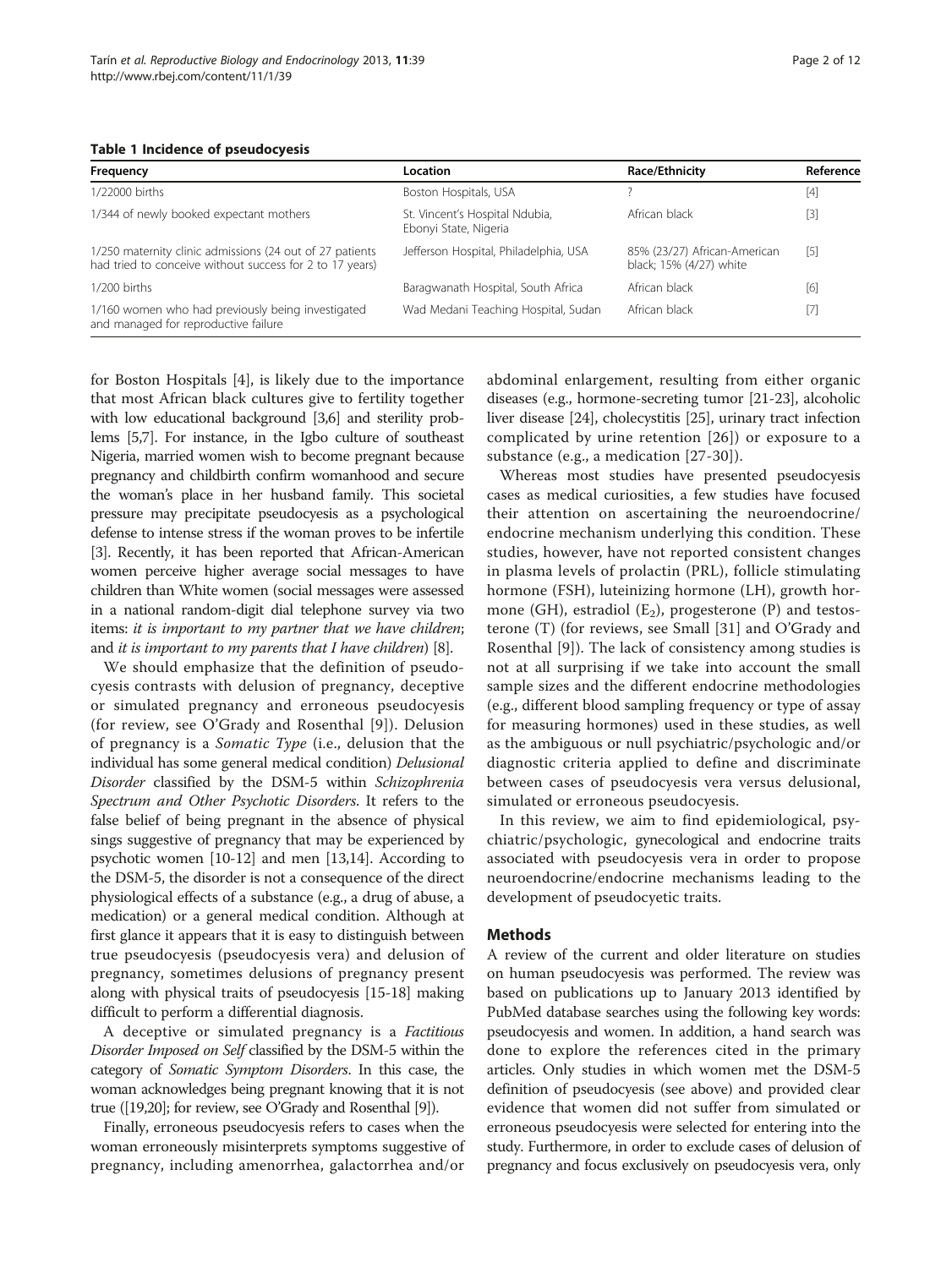studies in which a psychiatric/psychologic evaluation provided proof that women were non-psychotic were included in the study (Table [2](#page-3-0)). Two exceptions, however, were allowed: (1) a woman that refused psychiatric evaluation but her hormonal responses to thyroid-stimulating hormone (TRH) stimulation and dexamethasone suppression tests were similar to those seen in major depressive disorders [\[32\]](#page-9-0). This woman was entered into the study because most (8 out of 10 women) of the pseudocyetic women included in Table [2](#page-3-0) suffered from mild to major depression; and (2) an unidentified member of a cohort of 5 women that was not psychologically evaluated for unreported reasons [[33](#page-9-0)]. This woman was included in Table [2](#page-3-0) because the potential bias that her inclusion may introduce in the analysis, if the woman suffered from delusion of pregnancy, is relatively small. In Table [3](#page-5-0) we provide data from the studies excluded from the study that did not meet the inclusion criteria.

The chronological age of pseudocyetic women included in Table [2](#page-3-0) ranged from 16 to 39 years. Eight women suffered from mild to major depression, one woman was not psychologically evaluated for unreported reasons [\[33](#page-9-0)] and another did not meet the criteria for depression disorder but exhibited a histrionic and hypochondriac personality [[16](#page-9-0)]. As the majority of the pseudocyetic women suffered from mild to major depression and 3 [\[32-35\]](#page-9-0) out of the 5 studies suggested that the endocrinological traits of pseudocyetic women resemble those of polycystic ovarian syndrome (PCOS), data from pseudocyetic women were qualitatively compared with those reported for PCOS and major depressive disorder.

PCOS is a heterogeneous disease characterized by hyperandrogenemia (predominantly of ovarian origin: the ovaries produce up to 60% of androgens, while the remaining 40% is of adrenal origin), hirsutism, oligo- or amenorrhea and anovulation, and is frequently associated with hyperinsulinemia, insulin resistance syndrome, increased cardiovascular risk and diabetes mellitus (for reviews, see McCartney et al. [\[36\]](#page-9-0), Rotterdam ESHRE/ ASRM-Sponsored PCOS Consensus Workshop Group [\[58](#page-10-0)] and Burt Solorzano et al. [[59](#page-10-0)]). Note as well that there are many subgroups of depression differing from each other in their neuroendocrine/endocrine traits. Thus, for the sake of homogeneity, we chose the well-characterized major depressive disorder group as a reference group.

It is important to mention that the studies included in Table [2](#page-3-0) used different endocrine methodologies (e.g., different blood sampling frequency or type of assay for measuring hormones). For this reason, the absolute hormonal concentrations reported in these studies cannot be compared among studies. Instead, Table [2](#page-3-0) and Table [3](#page-5-0) provide the authors' original terminology that was used to describe whether hormonal levels were "elevated", "low" or "within normal range" when compared to control data from either the own authors' laboratory [[33,34](#page-9-0)] or from other contemporary sources [\[16](#page-9-0),[32,35\]](#page-9-0).

# Similarities and differences among pseudocyesis, PCOS and major depressive disorder

Table [4](#page-7-0) shows a summary of the traits that characterize pseudocyesis, PCOS and major depressive disorder according to the variables included in Table [2.](#page-3-0) The comparative analysis shows that pseudocyetic women share many endocrine traits with PCOS and major depressive disorder, although these traits are more akin to PCOS than to major depressive disorder. Note that the fact that pseudocyetic women share many endocrine traits with PCOS does not necessarily mean that pseudocyetic women suffer from PCOS (we are not aware of any study reporting the presence of polycystic ovaries in pseudocyetic women). As mentioned above, pseudocyesis is a psychiatric condition. It is not a consequence of either organic diseases (including PCOS) or exposure to a substance.

# Neuroendocrine/endocrine pathways of pseudocyesis

Most pseudocyetic women suffer from mild to major depression, anxiety and/or emotional stress due to psychologic conflicts or needs, such as women who simultaneously wish for children and fear becoming pregnant (for reviews, see Small [\[31](#page-9-0)], O'Grady and Rosenthal [[9\]](#page-9-0) and Whelan and Stewart [[88](#page-10-0)]) or women who have an overwhelming desire to become pregnant because of societal pressures [[3,7](#page-9-0)]. In this context, we should mention that patients with major depression have a deficit in brain dopamine and norepinephrine activity [[89\]](#page-10-0), and increased sympathetic nervous system activity associated with a higher rate of entry to plasma of norepinephrine released from sympathetic nerves (norepinephrine spillover rate) [\[90,](#page-10-0)[91](#page-11-0)] and elevated plasma levels of norepinephrine [\[92\]](#page-11-0). In rodents, chronic psychosocial stress is also associated with reduced brain dopamine and norepinephrine activity and elevated plasma levels of norepinephrine (for reviews, see Goddard et al. [\[93](#page-11-0)] and Rasheed and Alghasham [[94\]](#page-11-0)). PCOS women also show low dopamine hypothalamic tone (for review, see Hernández et al. [[95](#page-11-0)]).

Data from the present review indicate that pseudocyetic women may have a deficit in brain dopamine activity. This fact supports the notion that pseudocyetic women may have a dysfunction of central nervous system catecholaminergic pathways involved in the regulation of anterior pituitary hormone secretion. Dopamine [\[96](#page-11-0)] and norepinephrine [\[97\]](#page-11-0) have been recently identified in mice as potent steroid-independent inhibitors of gonadotropin-releasing hormone (GnRH) neuron excitability and firing. Moreover, dopamine in women inhibits pulsatile LH (for review, see Jaffe et al. [\[98\]](#page-11-0)) and PRL (for review, see Ben-Jonathan and Hnasko [\[48](#page-10-0)]) secretion. Thus, a deficit/dysfunction in brain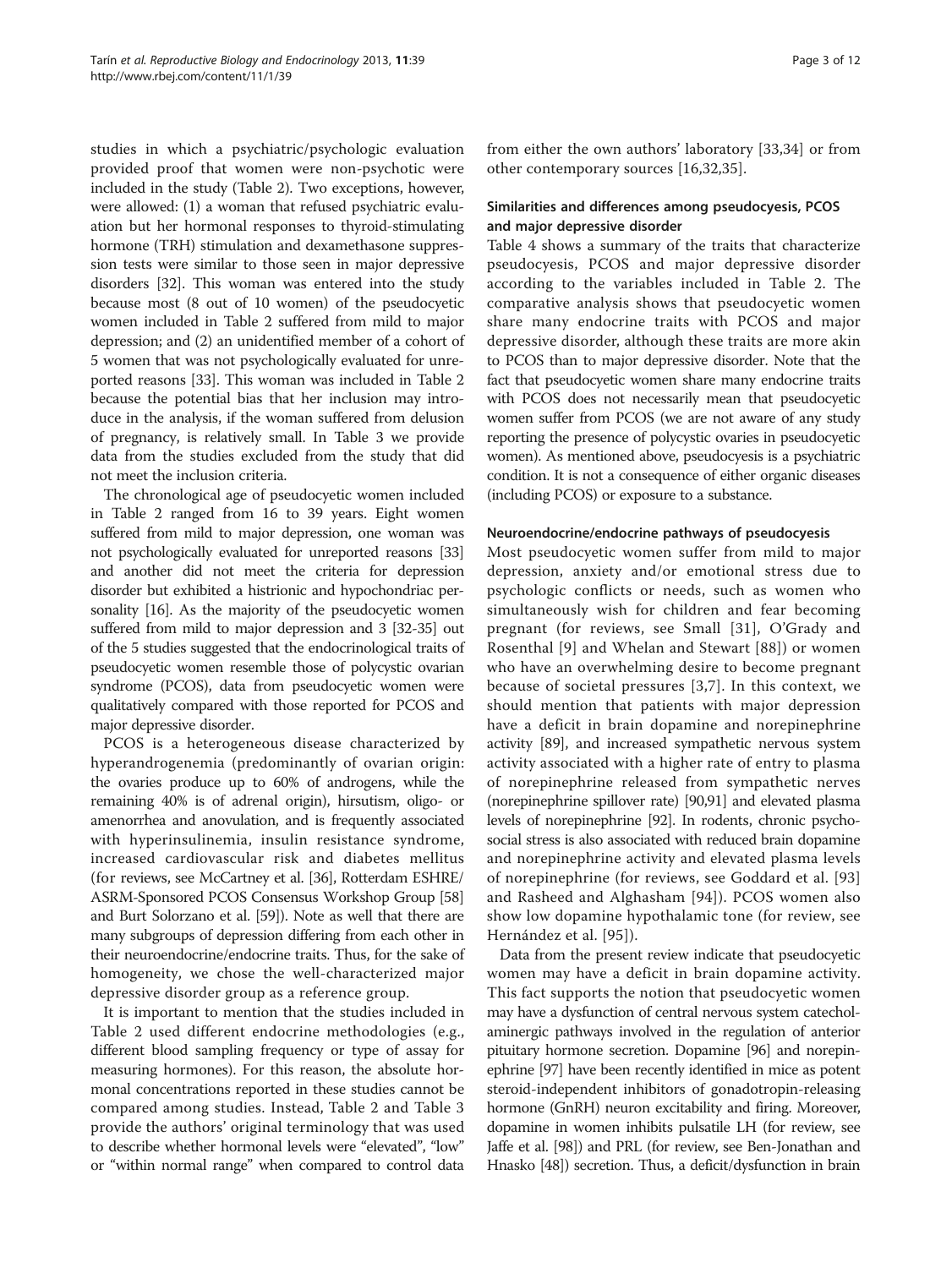| N° of<br>women | Women's<br>age (y)    | Psychiatric/<br>psychologic<br>traits      | Gynecological<br>traits                              | LH <sup>a</sup>                                                                           | <b>FSH</b>                             | LH/<br><b>FSH<sup>a</sup></b><br>ratio | T <sup>b</sup>                           | E <sub>2</sub>                                     | P                                                                                                                                          | GH                                         | <b>PRL</b> <sup>c</sup>                                                                       | Cortisol<br>or DHEAS                            | <b>Response to</b><br>inhibitors of<br>the pituitary-<br>adrenal axis                                                               | Response<br>to GnRH                                  | TSH and/<br>or<br>response<br>to TRH <sup>e</sup>                                                                                                | <b>Response to</b><br>dopamine<br>agonists<br>(bromocriptine,<br>apomorphine<br>and L-DOPA) <sup>f</sup><br>or opiate<br>antagonists<br>(naloxone) <sup>g</sup> | Reference |
|----------------|-----------------------|--------------------------------------------|------------------------------------------------------|-------------------------------------------------------------------------------------------|----------------------------------------|----------------------------------------|------------------------------------------|----------------------------------------------------|--------------------------------------------------------------------------------------------------------------------------------------------|--------------------------------------------|-----------------------------------------------------------------------------------------------|-------------------------------------------------|-------------------------------------------------------------------------------------------------------------------------------------|------------------------------------------------------|--------------------------------------------------------------------------------------------------------------------------------------------------|-----------------------------------------------------------------------------------------------------------------------------------------------------------------|-----------|
| $\overline{1}$ | 16                    | Mild<br>depression                         | Amenorrhea (9<br>months) and<br>galactorrhea         | Elevated<br>with<br>increased<br>frequency<br>of pulses<br>(mid-cycle<br>surge<br>levels) | Within<br>normal<br>range              | $\approx$ 5.7                          | $\equiv$                                 | Within<br>the mid-<br>follicular<br>phase<br>range | slightly<br>higher<br>than the<br>follicular<br>phase<br>range                                                                             | Normal<br>diurnal<br>episodic<br>secretion | Distinctly<br>elevated<br>(similar to<br>the mid-<br>cycle<br>surge)                          | $\sim$                                          | $\sim$                                                                                                                              | L.                                                   | <b>Basal TSH</b><br>within<br>normal<br>range                                                                                                    | $\equiv$                                                                                                                                                        | $[34]$    |
|                | 39                    | Depression                                 | Amenorrhea (5<br>months) and<br>galactorrhea         | $\approx 0.2$ IU/L                                                                        | $\approx$ 14 IU/                       | $\approx 0.1$                          | $\sim$                                   | Within<br>the<br>follicular<br>phase<br>range      | Within<br>the<br>follicular<br>phase<br>range                                                                                              |                                            | Within<br>the<br>normal<br>range                                                              |                                                 |                                                                                                                                     | Normal<br>increase in<br>LH and<br>FSH after<br>GnRH | Normal<br>increase in<br>TSH and<br>PRL, and<br>paradoxical<br>increase in<br>GH (normal<br>basal levels<br>of TSH)                              | Normal decrease<br>in PRL after<br>bromocriptine<br>and normal<br>decrease in PRL<br>and blunted<br>increase in GH<br>after<br>apomorphine                      | $[35]$    |
| -1             | 27                    | Likely unipolar<br>depressive<br>disorder  | Amenorrhea (9<br>months) and<br>galactorrhea         | Within<br>follicular<br>phase<br>range                                                    | Within<br>follicular<br>phase<br>range | 2.0                                    | Within mid-<br>follicular<br>phase range | Within<br>the mid-<br>follicular<br>phase<br>range | Within<br>mid-<br>follicular<br>phase<br>range                                                                                             |                                            | Within<br>the<br>normal<br>range                                                              | Minimally<br>elevated<br><b>DHEAS</b><br>levels | Normal<br>suppression of<br>A.M. cortisol but<br>ACTH remained<br>elevated after<br>overnight low-<br>dose (1 mg)<br>dexamethasoned |                                                      | Small<br>increase in<br>TSH, normal<br>increase in<br>PRL and<br>paradoxical<br>increase in<br>GH (normal<br>basal levels<br>of TSH and<br>$T_4$ | $\equiv$                                                                                                                                                        | $[32]$    |
| 5              | 19, 29, 33,<br>34, 35 | 4 women with<br>depression and<br>hysteria | Amenorrhea<br>$(4-15$ months)<br>and<br>galactorrhea | Within<br>normal<br>range                                                                 | Within<br>normal<br>range              | 8.0,<br>6.6,<br>2.7,<br>2.9,<br>4.4    | $\sim$                                   | Within<br>normal<br>range (4<br>women)             | 1 woman<br>within the<br>follicular<br>phase<br>range,<br>and 4<br>women<br>slightly<br>higher<br>than the<br>follicular<br>phase<br>range |                                            | Slightly<br>elevated<br>(4)<br>women)<br>and<br>within<br>the<br>normal<br>range (1<br>woman) |                                                 |                                                                                                                                     |                                                      | ÷,                                                                                                                                               | No increase in<br>LH or PRL after<br>naloxone                                                                                                                   | $[33]$    |

# <span id="page-3-0"></span>Table 2 Epidemiological, psychiatric/psychologic, gynecological and endocrinological traits of 10 pseudocyetic women analyzed in 5 studies that fulfilled the inclusion criteria laid down in the Methods section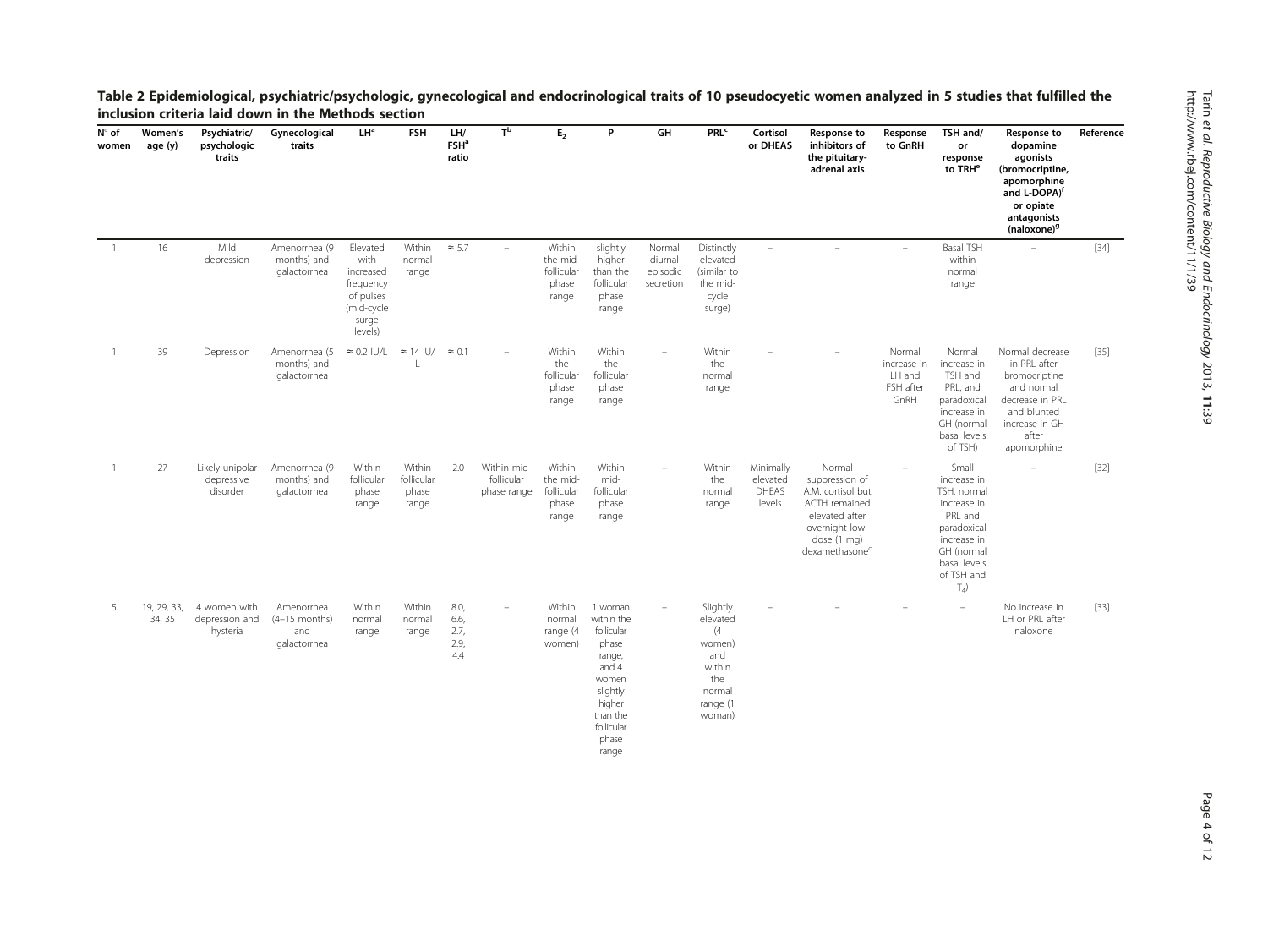### Table 2 Epidemiological, psychiatric/psychologic, gynecological and endocrinological traits of 10 pseudocyetic women analyzed in 5 studies that fulfilled the inclusion criteria laid down in the Methods section (Continued)

| 30 | Histrionic<br>personality<br>suffering from<br>major<br>depressive<br>disorder and<br>borderline<br>personality<br>disorder | Amenorrhea (7<br>months) and<br>galactorrhea   | Elevated<br>with<br>frequency<br>of pulses<br>higher<br>than late-<br>follicular<br>phase | Within<br>normal<br>range | $\approx$<br>11.3 | Consistently<br>elevated | Elevated<br>(late-<br>follicular<br>phase<br>levels) | Not<br>elevated<br>(late-<br>follicular<br>phase<br>levels) | Decreased<br>nocturnal<br>peaks of<br>GH | Normal<br>levels<br>with<br>greater<br>release<br>during<br>sleep<br>than<br>during<br>daytime | Normal<br>cortisol<br>levels<br>rising<br>during<br>sleep and<br>reaching a<br>maximum<br>at 08.00-<br>09.00 h | $\overline{\phantom{a}}$<br>$\overline{\phantom{a}}$ | Decrease in PRL<br>levels and no<br>increase in GH<br>after L-DOPA  | $[16]$ |
|----|-----------------------------------------------------------------------------------------------------------------------------|------------------------------------------------|-------------------------------------------------------------------------------------------|---------------------------|-------------------|--------------------------|------------------------------------------------------|-------------------------------------------------------------|------------------------------------------|------------------------------------------------------------------------------------------------|----------------------------------------------------------------------------------------------------------------|------------------------------------------------------|---------------------------------------------------------------------|--------|
| 38 | Histrionic and<br>hypochondriac<br>personality                                                                              | Amenorrhea (><br>5 months) and<br>galactorrhea | Normal<br>with<br>frequency<br>of pulses<br>similar to<br>late-<br>follicular<br>phase    | Within<br>normal<br>range | $\approx$ 2.9     | Consistently<br>elevated | Elevated<br>(late-<br>follicular<br>phase<br>levels) | Not<br>elevated<br>(late-<br>follicular<br>phase<br>levels) | Decreased<br>nocturnal<br>peaks of<br>GH | Normal<br>levels<br>with<br>greater<br>release<br>during<br>sleep<br>than<br>during<br>daytime | Normal<br>cortisol<br>levels<br>rising<br>during<br>sleep and<br>reaching a<br>maximum<br>at 08.00-<br>09.00 h | $\overline{\phantom{a}}$<br>$\overline{\phantom{0}}$ | Decrease in PRL<br>and no increase<br>in GH after L-<br><b>DOPA</b> | $[16]$ |

Pospite discrepancies among studies in levels of LH, all the studies included in Table [2](#page-3-0) excluding one [[35\]](#page-9-0) evidenced LH/FSH ratios higher than 2.0. Moreover, the two studies [[16,34](#page-9-0)] that measured and analyzed pulsatile pa reported increased ("higher than or similar to the late follicular phase" [[16\]](#page-9-0) or "similar to the mid-cycle surge" [[34](#page-9-0)]) frequency of pulses. It is important to stress that these women exhibited high levels of E- similar t phase [\[16](#page-9-0)], and high levels of PRL similar to those observed mid-cycle just before ovulation [[34\]](#page-9-0). As the frequency of LH pulses increases during the pre-ovulatory period in women with normal menstrual cycles (for review, these data suggest that the 3 pseudocyetic women with high frequency of pulses were in the pre-ovulatory phase of the menstrual cycle at the time blood samples were collected. However, it is very unlikely that the 3 pseudo ovarian cyclicity just before going to the doctor after being amenorrheic for a long (5 to 7 months). On the contrary women may have restarted ovarian cyclicity after being informed of her non-pregnant state. In fact 2 wom [[34\]](#page-9-0) weeks, respectively, after being told that they were not really pregnant (basal hormone determinations were performed before women were informed of their non-pregnant state). Of note, in the woman that menstruated 2 w diagnosis, the distended abdomen disappeared within 30 min and the basal levels of LH. PRL and E<sub>2</sub> decreased shortly after being informed of her false pregnancy. All these circumstances support the notion that the higher evidenced in these women was indeed due to their pseudocyetic condition rather than to spontaneous resumption of ovarian cyclicity before going to the doctor.

b In these studies, total serum T concentrations were measured by direct radioimmunoassay, a method that suffers from a number of serious problems. This assay often overestimates T concentrations and has limited accuracy a concentrations typically found in women [[37](#page-9-0)]. Moreover, total serum T levels vary across the menstrual cycle, In normal cycling women. T levels are relatively high at the mid-follicular phase, peaking on the day of LH peak despite the 2 women analyzed by Starkman et al. [[16\]](#page-9-0) displayed LH pulse characteristics and E<sub>2</sub> and P levels similar to those found at the late-follicular phase, these traits were likely associated to their pseudocyctic c elevated" I levels reported by Starkman et al. [\[16\]](#page-9-0) cannot be ascribed to women being at the late-follicular phase (when serum I levels are bighest) In fact, the 2 women exhibited I concentrations (5.2 and 4.2 nmol/l, resp those observed in normal cycling women at mid-cycle using direct radioimmunoassay (≈3.3 nmol/L [\[38](#page-9-0)]), isotope dilution-liquid chromatography-tandem mass spectrometry (1.7 nmol/L [\[39\]](#page-9-0)) or automated delayed one step chemilum

microparticle immunoassay (2.0 nmol/L [[39\]](#page-9-0)).<br><sup>c</sup>All the women included in Table [2](#page-3-0) had galactorrhea despite 50% of them being normoprolactinemic. The absence of correlation between the presence of galactorrhea and levels of performed in the morning in the majority of the studies. Such a sampling schedule may have concealed the possible occurrence of transient nocturnal hyperprolactinemia associated with galactorrhea and diurnal normoprolactin infertile normoprolactinemic women [[40\]](#page-9-0). In fact, the only study in Table [2](#page-3-0) that determined PRL levels in 2 pseudocyetic women during the night [\[16](#page-9-0)] reported rising levels during sleep but normal levels during the day. Alt PRL release in women with normal cycles follows this circadian rhythm (for review, see Bouilly et al. [\[41\]](#page-9-0)), the nocturnal PRL concentrations (≈869.6 to ≈ 2174.0 pmol) reported by Starkman et al. [[16\]](#page-9-0) are more consistent women with nocturnal hyperprolactinemia, galactorrhea and diurnal normoprolactinemia (608.7 to 1130.4 pmol) than with those displayed by women with normal cycles (347.8 to 608.7 pmol) [[40\]](#page-9-0). Interestingly, the galactorrhea nocturnal hyperprolactinemia and diurnal normoprolactinemia improved in  $\approx$  90% (8/9) of cases after treatment with the dopamine agonist bromocriptine [[40\]](#page-9-0). These facts suggest that normoprolactinemic pseudocyetic women ( review) may have occult hyperprolactinemia due to a deficit in brain dopamine activity.

<sup>d</sup>The discrepancy between the cortisol and adrenocorticotropin hormone (ACTH) response to dexamethasone may be due to the low sensitivity and specificity of the ACTH assay used in this study [\[42](#page-9-0)]. However, the fact that a

pseudocyesis both ACTH and cortisol levels decreased after dexamethasone administration suggests that the discordant response observed by Ayers and Seiler [\[32](#page-9-0)] was associated with pseudocyesis.<br><sup>e</sup>After resolution of pseud The mechanism of the paradoxical response of GH to TRH has not been yet elucidated (cited by Arita et al. [\[45](#page-9-0)]). However, some authors have speculated about the occurrence of a disruption of the normal neuroendocrine regul

alteration of the cellular receptors of the somatotroph cells in adenomatous tissue [[46\]](#page-10-0).<br><sup>f</sup>Dopamine stimulates hypothalamic GH-releasing hormone (GHRH) release [\[47](#page-10-0)] but inhibits the high intrinsic PRL secretory activity of T displayed by pseudocyetic women may decrease the response of GH to apomorphine and L-3,4-dihydroxyphenylalanine (L-DOPA) since T directly stimulates somatostatin [a.k.a. GH-inhibiting hormone (GHIH) or somatotropin re (SRIF)] release from the periventricular nucleus of the hypothalamus (for review, see Spiliotis [[49\]](#page-10-0)), It should be emphasized that the decreased GH secretion after apomorphine evidenced by Tulandi et al. [\[35\]](#page-9-0) reverted to of pseudocyesis.

<sup>9</sup>It is known that endogenous opioid peptides inhibit simultaneously LH and PRL secretion mediated by steroid-dependent suppression of hypothalamic release of GnRH (for review, see Yen et al. [\[50](#page-10-0)]). In fact, women with no LH and PRL response to naloxone during the late-follicular and mid-luteal phases (when E<sub>2</sub> and P levels are relatively high) but not in the early-follicular phase of the menstrual (for review, see Yen et al. [[50](#page-10-0)]). Note t analyzed by Devane et al. [\[33](#page-9-0)] had P levels "slightly higher" [mean ± standard error of the mean (SEM): 8.9 ± 2.5 nmol/L] than the normal follicular phase range (<3.2 nmol/L [33]). levels of E<sub>2</sub> (200.8 ± 47.7 pmol/L) were to 212.2 pmol/L [\[51\]](#page-10-0)). Thus, the presence of relatively low levels of E<sub>2</sub> may explain the absence of response of LH and PRL to naloxone evidenced by Devane et al. [\[33\]](#page-9-0) such as occurs in women with normal cycles in the ear hypogonadal women (for review, see Yen et al. [[50\]](#page-10-0)) and, therefore, it does not support a role for brain opioid peptides in pseudocyesis.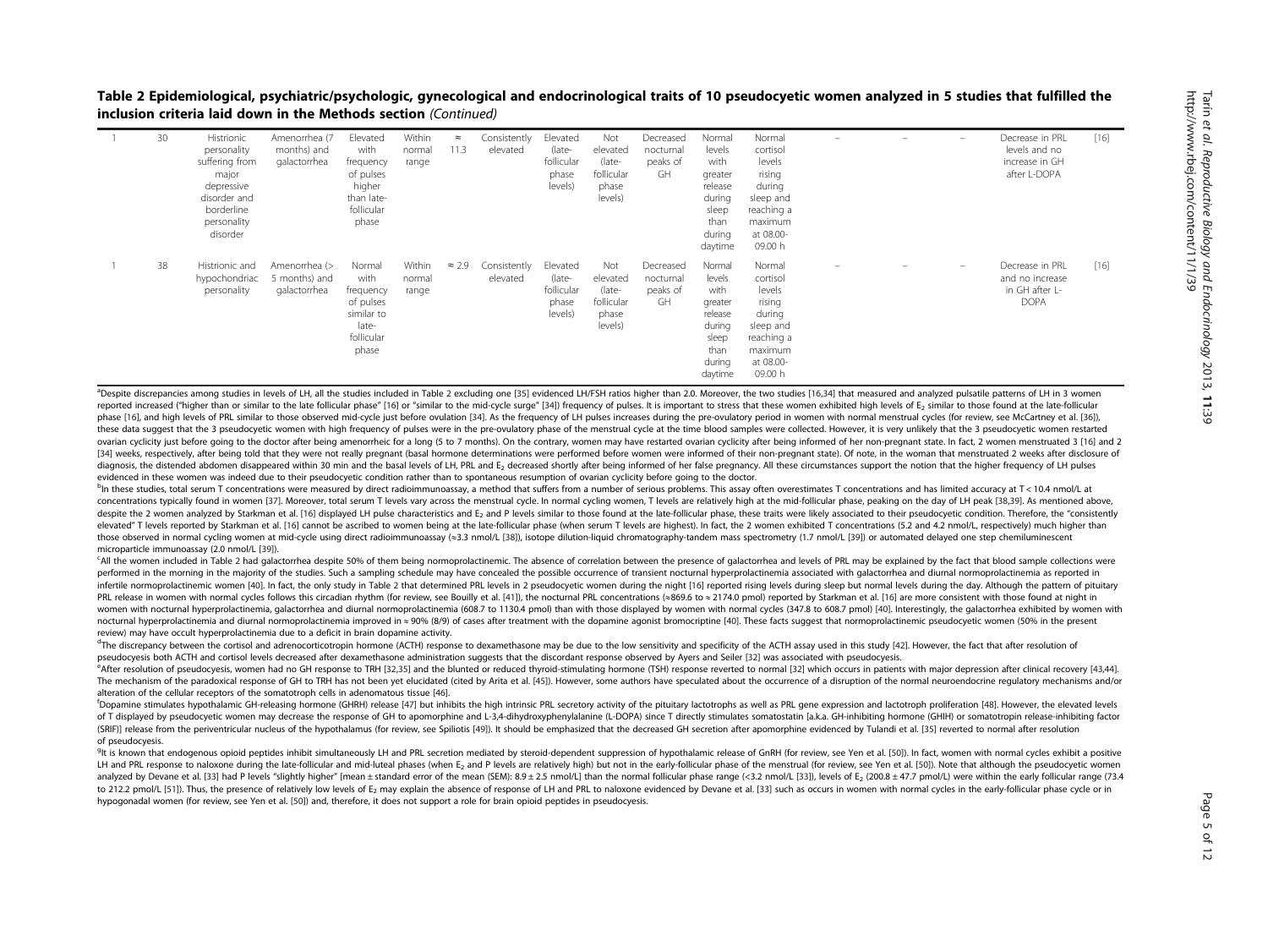| $N^{\circ}$ of<br>women | Women's<br>age (y)     | Psychiatric/<br>psychologic<br>traits                          | Gynecological<br>traits                                                                                                   | LH                                                                                                     | <b>FSH</b>                                                                                         | LH/<br>FSH<br>ratio   | $\mathsf{T}$ | E <sub>2</sub>                                                                                      | P                                             | GH       | PRL                           | Cortisol or<br><b>DHEAS</b> | Response<br>to GnRH or<br>EB <sup>a</sup>                                                                   | TSH and/or<br>response to<br><b>TRH</b>                                                                                                                                                                     | <b>Response to</b><br>dopamine<br>agonists <sup>b</sup> or<br>antagonists <sup>c</sup>                                                                                                                                          | Reference |
|-------------------------|------------------------|----------------------------------------------------------------|---------------------------------------------------------------------------------------------------------------------------|--------------------------------------------------------------------------------------------------------|----------------------------------------------------------------------------------------------------|-----------------------|--------------|-----------------------------------------------------------------------------------------------------|-----------------------------------------------|----------|-------------------------------|-----------------------------|-------------------------------------------------------------------------------------------------------------|-------------------------------------------------------------------------------------------------------------------------------------------------------------------------------------------------------------|---------------------------------------------------------------------------------------------------------------------------------------------------------------------------------------------------------------------------------|-----------|
| 2                       | 19, and 33             | $\equiv$                                                       | Amenorrhea (6<br>and 8 months,<br>respectively),<br>galactorrhea,<br>and presence<br>of a<br>proliferative<br>endometrium | Total<br>qonadotropin<br>activity below<br>the normal<br>limits found in<br>normal<br>cycling<br>women | Total<br>gonadotropin<br>activity below<br>normal limits<br>found in<br>normal<br>cycling<br>women | $\sim$                | $\sim$       | Total<br>estrogen<br>activity<br>below<br>normal<br>range<br>found in<br>normal<br>cycling<br>women | $\overline{\phantom{a}}$                      | $\equiv$ | Distinctly<br>elevated        | $\sim$                      | Marked<br>increase in<br>LH and, to a<br>lesser extent,<br>FSH after<br>GnRH                                | Marked increase<br>in PRL and<br>normal increase<br>in TSH (basal<br>levels of total $T_{4}$ ,<br>free $T_4$ and<br>thyroid binding<br>globulins within<br>normal range)                                    |                                                                                                                                                                                                                                 | $[52]$    |
| 6                       | $38.0 \pm 2.5^{\circ}$ |                                                                | Amenorrhea<br>and<br>galactorrhea                                                                                         | Slightly<br>elevated but<br>within normal<br>range                                                     | Within normal<br>range                                                                             | 11.5                  |              |                                                                                                     |                                               |          | Markedly<br>elevated          |                             |                                                                                                             |                                                                                                                                                                                                             |                                                                                                                                                                                                                                 | [53]      |
| 6                       | $42.8 \pm 6.3^c$       |                                                                | Amenorrhea<br>without<br>galactorrhea                                                                                     | Markedly<br>elevated                                                                                   | Elevated                                                                                           | 21.3                  |              |                                                                                                     |                                               |          | Within<br>normal<br>range     |                             |                                                                                                             |                                                                                                                                                                                                             |                                                                                                                                                                                                                                 | $[53]$    |
| $\overline{2}$          |                        | 40 and 26 No treatment<br>with<br>tranquilizers<br>in the past | Amenorrhea (3<br>and 7 months.<br>respectively),<br>galactorrhea,<br>and recurrence<br>of<br>pseudocyesis <sup>e</sup>    | Normal                                                                                                 | Normal                                                                                             | $0.6\,$<br>and<br>2.1 |              | Within<br>the<br>follicular<br>phase<br>range                                                       | Within<br>the<br>follicular<br>phase<br>range |          | Within the<br>normal<br>range | ÷                           | Marked or<br>normal<br>increase in<br>LH and<br>normal<br>increase in<br>FSH after<br>GnRH                  | Marked increase<br>in PRL, normal<br>increase in TSH<br>and paradoxical<br>increase in GH<br>after TRH<br>(normal basal<br>levels of TSH<br>and $T_{4}$ , and<br>normal fasting<br>blood glucose<br>levels) | Blunted increase<br>of GH (PRL was<br>not measured)<br>after<br>apomorphine <sup>a</sup> in<br>one woman and<br>no response of<br>GH and normal<br>decrease in PRL<br>after<br>bromocriptine <sup>a</sup> in<br>the other woman | $[54]$    |
|                         | 16                     |                                                                | Amenorrhea (5<br>months)<br>without<br>galactorrhea,<br>and presence<br>of a<br>proliferative<br>endometrium              | Elevated<br>(within the<br>climacteric<br>range)                                                       | Within the<br>follicular<br>phase range                                                            | 2.9                   |              | Within<br>the<br>follicular<br>phase<br>range                                                       | Within<br>the<br>follicular<br>phase<br>range |          | Within the<br>normal<br>range |                             | Normal<br>increase in<br>LH and FSH<br>after GnRH;<br>and normal<br>positive<br>feedback of<br>LH after EB  | Normal PRL and<br>TSH increase<br>after TRH<br>(normal basal<br>levels of TSH)                                                                                                                              | Normal increase<br>in PRL after<br>metoclopramideb                                                                                                                                                                              | $[55]$    |
|                         | 17                     |                                                                | Amenorrhea (8<br>months)<br>without<br>galactorrhea,<br>and the<br>presence of a<br>proliferative<br>endometrium          | Within the<br>follicular<br>phase range                                                                | Within the<br>follicular<br>phase range                                                            | 0.9                   |              | Within<br>the<br>follicular<br>phase<br>range                                                       | Within<br>the<br>follicular<br>phase<br>range |          | Within the<br>normal<br>range |                             | Normal<br>increment in<br>LH and FSH<br>after GnRH,<br>and normal<br>positive<br>feedback of<br>LH after EB | Normal PRL and<br>TSH increase<br>after TRH<br>(normal basal<br>levels of TSH)                                                                                                                              | Normal increase<br>of PRL after<br>metoclopramide <sup>b</sup>                                                                                                                                                                  | $[55]$    |

<span id="page-5-0"></span>Table 3 Epidemiological, psychyatric/psychologic, gynecological and endocrinological traits of pseudocyetic women from studies discarded because they did not meet the inclusion criteria laid down in the Methods section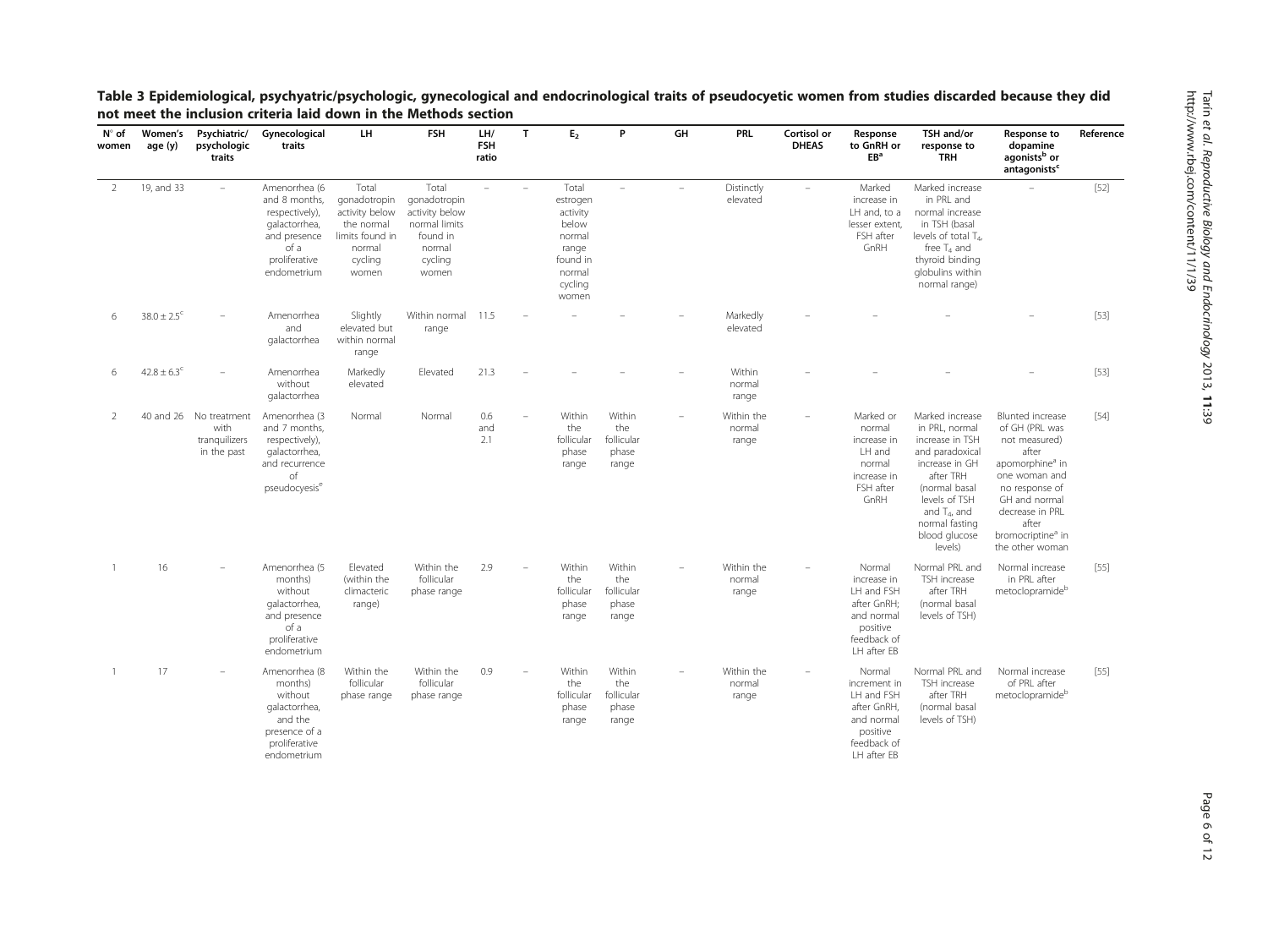# Table 3 Epidemiological, psychyatric/psychologic, gynecological and endocrinological traits of pseudocyetic women from studies discarded because they did not meet the inclusion criteria laid down in the Methods section (Continued)

| 5 | 19-35<br>(median<br>22) | Women with<br>a psychiatric<br>condition<br>that<br>precluded<br>informed<br>consent were<br>excluded | Amenorrhea<br>$(5.5 - 12.5)$<br>months),<br>galactorrhea (3<br>women), and<br>hirsutism (3<br>women, one of<br>them with<br>clitoromegaly) | Below the<br>upper normal<br>$limit$ (<20 IU/<br>L) with either<br>low-normal or<br>definitely low<br>pulse<br>amplitudes<br>(early-follicular<br>phase) | Within the<br>follicular<br>phase range | 1.2 | Elevated<br>in $3$<br>women.<br>Another<br>women<br>with<br>mildly<br>elevated<br>FAI | Within<br>the early-<br>follicular<br>range                                       | Within<br>the<br>early-<br>follicular<br>range.              | $\qquad \qquad -$                                                                                                                 | Normal<br>levels with<br>greater<br>release<br>during<br>sleep than<br>during<br>daytime (1<br>women<br>displayed<br>high PRL<br>levels) | $\overline{\phantom{m}}$                                                                               | $\qquad \qquad -$                                                                                                         | $\overline{\phantom{0}}$                                                                                                              | $\equiv$                                                                                                                                                                | $[56]$ |
|---|-------------------------|-------------------------------------------------------------------------------------------------------|--------------------------------------------------------------------------------------------------------------------------------------------|----------------------------------------------------------------------------------------------------------------------------------------------------------|-----------------------------------------|-----|---------------------------------------------------------------------------------------|-----------------------------------------------------------------------------------|--------------------------------------------------------------|-----------------------------------------------------------------------------------------------------------------------------------|------------------------------------------------------------------------------------------------------------------------------------------|--------------------------------------------------------------------------------------------------------|---------------------------------------------------------------------------------------------------------------------------|---------------------------------------------------------------------------------------------------------------------------------------|-------------------------------------------------------------------------------------------------------------------------------------------------------------------------|--------|
| 9 | $24.9 \pm 2.2^d$        | $\sim$                                                                                                | Amenorrhea<br>$(3-12$ months)<br>and<br>galactorrhea (8<br>women)                                                                          | Within the<br>follicular<br>phase range                                                                                                                  | Within the<br>follicular<br>phase range | 1.1 | $\overline{\phantom{a}}$                                                              | 6<br>women<br>with<br>lower<br>levels<br>than the<br>follicular<br>phase<br>range | $\overline{2}$<br>women<br>with<br>luteal<br>phase<br>levels | 5 women<br>exhibited<br>impaired GH<br>responses to<br>hypoglycemia<br>(4 of them<br>also displayed<br>E <sub>2</sub> deficiency) | Within<br>follicular<br>phase<br>range                                                                                                   | Normal<br>responses of<br>cortisol to<br>hypoglycemia<br>(peak<br>responses<br>exceeded 600<br>nmol/L) | 4 women<br>with<br>exaggerated<br>LH response<br>(2 of them<br>also with<br>exaggerated<br>FSH<br>response)<br>after GnRH | Normal PRL and<br>TSH increase<br>after TRH (1, 1<br>and 2 women<br>had exaggerated<br>PRL, GH and TSH<br>responses,<br>respectively) | Decrease in PRL.<br>In 4 women, no<br>increase in GH<br>after L-DOPA <sup>a</sup> (3<br>of these women<br>displayed also<br>impaired GH<br>response to<br>hypoglycemia) | $[57]$ |

a Estradiol benzoate.

b Dopamine agonist.

c Dopamine antagonist.

 $d$ Mean  $\pm$  SEM.

<sup>e</sup>This was the 40-year-old woman with 3 months of amenorrhea and a LH: FSH ratio of 0.6 [the same woman analyzed by Tulandi et al. [\[35](#page-9-0)] (see Table [2](#page-3-0))].<br><sup>f</sup>Free androgen index Free androgen index.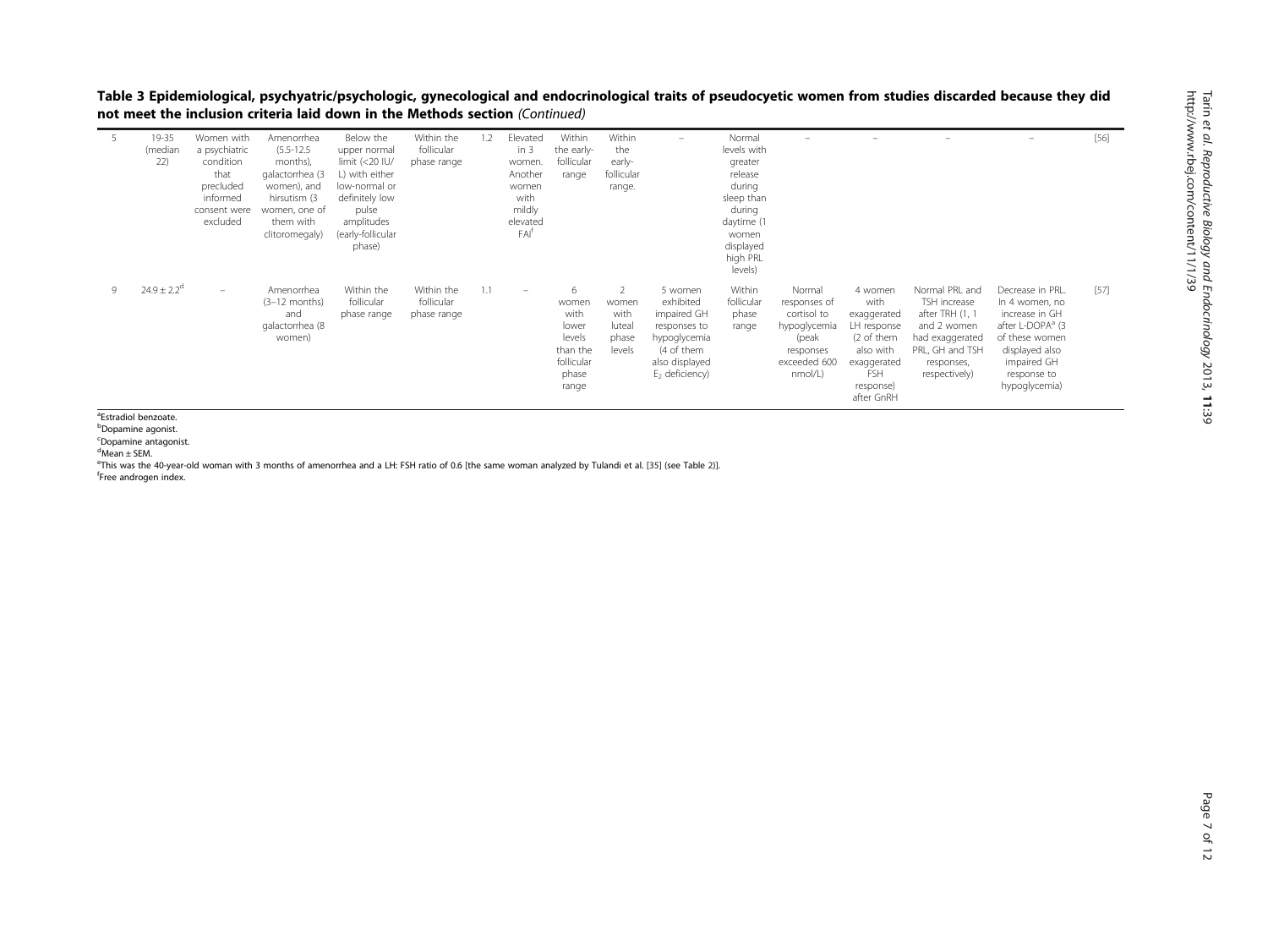| Variables included in Table 2                               | Pseudocyesis                                                                                | <b>PCOS</b>                                                                            | Major depressive disorder                                                                                   |
|-------------------------------------------------------------|---------------------------------------------------------------------------------------------|----------------------------------------------------------------------------------------|-------------------------------------------------------------------------------------------------------------|
| Amenorrhea                                                  | <b>Yes</b>                                                                                  | Yes [36,59]                                                                            | No [60]                                                                                                     |
| Galactorrhea                                                | <b>Yes</b>                                                                                  | Yesb                                                                                   | No [60]                                                                                                     |
| I H/FSH ratio                                               | Increased                                                                                   | <b>Increased</b> <sup>c</sup>                                                          | $\overline{?}$                                                                                              |
| Frequency of LH pulses                                      | Increased                                                                                   | Increased <sup>c</sup>                                                                 | Decreased frequency and<br>dysrhythmic pulses [60]                                                          |
| T levels                                                    | <b>Elevated</b>                                                                             | Elevated [61]                                                                          | Elevated [62]                                                                                               |
| $E2$ levels                                                 | Within the (broad) normal ranges                                                            | Within the (broad) normal<br>ranges $[63]$                                             | Decreased levels in the follicular phase <sup>d</sup>                                                       |
| P levels                                                    | Within or slightly higher than<br>the follicular phase range                                | Within either the follicular<br>phase range or the lutheal<br>phase range <sup>e</sup> | Normal P levels on the first day after<br>menstruation [62] and higher P levels<br>in the luteal phase [64] |
| GH levels                                                   | Decreased nocturnal peaks<br>and normal diurnal episodic<br>secretion                       | Low, normal or elevated<br>levels with impaired<br>diurnal secretion [65]              | Decreased nocturnal secretion [66]                                                                          |
| PRI levels                                                  | Normal (putative occult<br>hyperprolactinemia), slightly<br>elevated or distinctly elevated | Hyperprolactilemia<br>(10-15% of PCOS women) [36]                                      | Normal [62]                                                                                                 |
| <b>DHEAS</b> levels                                         | <b>Minimally elevated</b>                                                                   | Elevated (20-33% of<br>PCOS women [67])                                                | Normal [68]                                                                                                 |
| Cortisol levels                                             | <b>Normal</b>                                                                               | Normal [67]                                                                            | Disturbed diurnal rhythms, higher<br>evening levels and accentuated<br>post-awakening surge [69]            |
| Response of ACTH to dexamethasone                           | <b>Escape from suppression</b>                                                              | ?                                                                                      | Some individuals escape from<br>suppression [42]                                                            |
| Response of cortisol to dexamethasone                       | Suppression                                                                                 | Suppression [70]                                                                       | Some individuals escape from<br>suppression [42] <sup>†</sup>                                               |
| Response of LH and FSH to GnRH                              | <b>Normal increase</b>                                                                      | Higher increase in LH and<br>normal increase in FSH [71]                               | Normal increase [62]                                                                                        |
| Response of GH to TRH                                       | Paradoxical increase                                                                        | <b>Paradoxical increase</b><br>$(\approx 42\%$ of PCOS women [46])                     | Paradoxical increase [43]                                                                                   |
| Response of TSH to TRH                                      | Normal or small increase                                                                    | $\overline{?}$                                                                         | Small increase [43,44]                                                                                      |
| Response of GH to dopamine agonists                         | Deficient or reduced increase                                                               | Deficient or reduced<br>increase $[72,73]$ <sup>g</sup>                                | Normal [74] or reduced<br>increase [75-77]                                                                  |
| Response of LH and/or PRL to<br>opioid receptor antagonists | No increase in LH and PRL                                                                   | Small increase in LH and<br>no increase in PRL [78,79]                                 | Increase in LH [80] <sup>h</sup>                                                                            |

# <span id="page-7-0"></span>Table 4 Comparative analysis of pseudocyesis, PCOS and major depressive disorder traits according to the variables included in Table [2](#page-3-0)<sup>a</sup>

<sup>a</sup>Common traits of pseudocyesis, PCOS and/or major depressive disorder are highlighted using bold text.

b Although the true incidence of galactorrhea in PCOS remains unclear and is probably only 1 or 2%, a study published in 1980 [\[81](#page-10-0)] reported that ≈ 24% of PCOS women show galactorrhea irrespectively of the concomitant presence of either hyperprolactinemia (≈14%) or normoprolactinemia (≈10%).

PCOS women have increased GnRH pulse frequency because of androgen-mediated decreased GnRH sensitivity to P feedback inhibition. The higher GnRH pulse frequency increases LH pulsatility and favors LH production over FSH (for reviews, see McCartney et al. [\[36\]](#page-9-0) and Burt-Solorzano et al. [[59\]](#page-10-0)).

<sup>d</sup>Whereas untreated premenopausal women suffering from major depression display  $E_2$  levels on the first day after menstruation similar to those found in healthy age-matched control women [[62\]](#page-10-0), they often have plasma levels of  $E_2$  in the follicular phase significantly lower than control healthy women

(for reviews, see Swaab et al. [[82](#page-10-0)] and Williams et al. [\[60](#page-10-0)]), although they exhibit higher amplitudes of diurnal E<sub>2</sub> rhythms [\[83](#page-10-0)].

<sup>e</sup>Levels in PCOS women show the typical changes associated with either anovulation (P deficiency, i.e., within the follicular phase range) or ovulation (within the luteal phase range) [\[84,85\]](#page-10-0). Note that nearly 12% of oligo- or amenorrheic PCOS women show signs of spontaneous ovulation based on random P assessment [\[86](#page-10-0)]. <sup>f</sup> <sup>t</sup>Some of the discrepancies between cortisol and ACTH responses to dexamethasone in major depressed individuals may be due to the low sensitivity and specificity of the ACTH assays used in some studies [[42\]](#page-9-0).

<sup>9</sup>The hyperandrogenemia in PCOS may contribute to the relatively reduced response of GH to dopamine agonists (for review, see Spiliotis [\[49\]](#page-10-0)).

<sup>h</sup>The study by Martín del Campo et al. [[80](#page-10-0)] is methodologically flawed. In particular, they analyzed a heterogeneous group of women with major depression (4 post-menopausic, 2 eumenorrheic and one with irregular cycles) and did not control for the phase of the menstrual cycle. In addition, they used both women and men as control subjects. Despite these methodological deficiencies, there is evidence of dysregulated endogenous opioid emotion regulation circuitry in women with major depressive disorder [[87](#page-10-0)].

catecholaminergic activity may result in increased pulsatile GnRH, LH and PRL and an elevated LH/FSH ratio. These endocrine changes may induce hypomenorrhea or amenorrhea, galactorrhea and diurnal and/or nocturnal

hyperprolactinemia - traits found in most pseudocyetic women. Also, the reduced brain catecholaminergic activity displayed by pseudocyetic women may combine/interact with a drop in steroid feedback inhibition of GnRH. In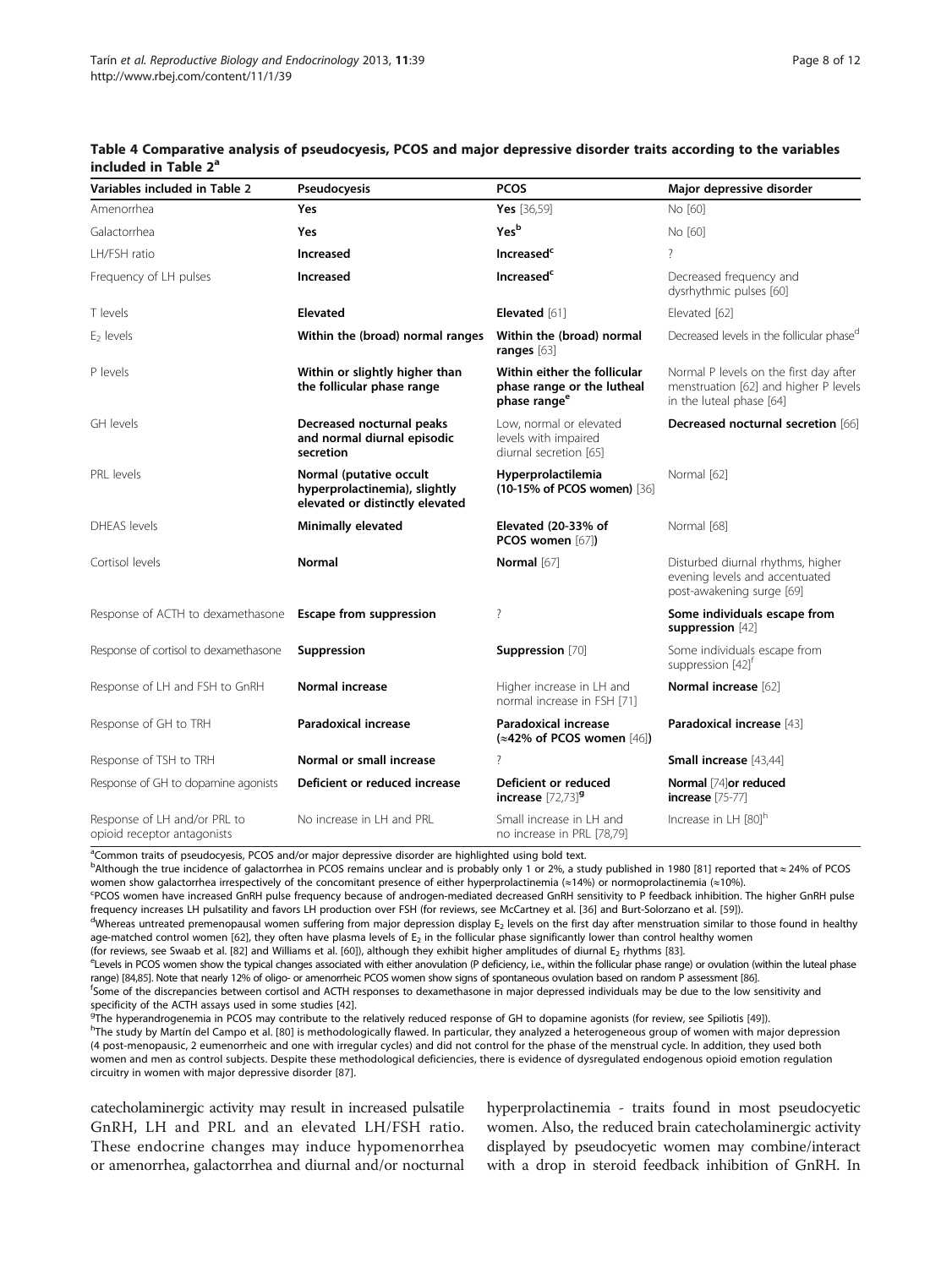particular, the relatively high levels of T found in pseudocyetic women may decrease GnRH sensitivity to P feedback inhibition resulting in increased GnRH pulse frequency, elevated LH pulsatility and higher LH production over FSH such as occurs in PCOS women (for reviews, see McCartney et al. [\[36\]](#page-9-0) and Burt-Solorzano et al. [[59\]](#page-10-0)). Finally, the increased sympathetic nervous system activity likely shown by pseudocyetic women may be implicated, not only in the apparent fetal movements and labor pains at the expected date of delivery felt by some pseudocyetic women, but also in the typical abdominal enlargement displayed by most pseudocyetic women.

Several authors have proposed a mixture of causes to explain the physiological mechanism by which abdominal swelling takes place in pseudocyetic women. This mixture of causes includes chronic contraction of the diaphragmatic muscle (this contraction pushes the bowel downward in the abdominal cavity), assumption of a lordotic posture, increased omental and abdominal wall fat, and mild to marked constipation and/or bowel distention (for reviews, see Small [\[31\]](#page-9-0), O'Grady and Rosenthal [\[9](#page-9-0)] and Whelan and Stewart [[88](#page-10-0)]). However, the distended abdomen, that may remain bloated for months immediately (within minutes or even seconds) disappears, with or without release of flatus, after pseudocyetic women are convinced of their non-pregnant state or under anesthesia. This observation indicates that although increased omental and abdominal wall fat, and mild to marked constipation and/or bowel distention may contribute to abdominal enlargement, they are not primary causes of abdominal protrusion. Furthermore, unlike normal pregnancy, the umbilicus does not become everted, the abdominal distension is uniform and rounded, and the abdominal wall presents a rubbery, tense muscular tone being tympanic on percussion. All these facts point to the diaphragm and/or certain groups of muscles of the abdominal wall as the primary cause of abdominal enlargement. In particular, pseudocyetic women may experience chronic contraction of the diaphragm accompanied by abnormal patterns of contraction/relaxation of the anterior abdominal and internal oblique muscles. This mechanism, called abdomino-phrenic dyssynergia, has been observed in patients with abdominal bloating and distension after colonic-gas-load-induced abdominal distension [[99](#page-11-0)]. Interestingly, literature shows cases of persistent [[100](#page-11-0)] or spasmodic (spasms resembling those of a woman in labor [[101](#page-11-0)]) hysterical abdominal proptosis likely resulting from abdomino-phrenic dyssynergia.

It is worth mentioning that, in contrast to normal individuals that can push out the abdominal wall only for a relatively short period of time even in the presence of the quietest respiration, persistent hysterical abdominal proptosis is unaffected by a cough or by a sneeze, nor by emptying the bladder or by straining at stool [[100](#page-11-0)]. However, it disappears after relaxing the patient's diaphragm by having the patient take a deep inspiration followed by a sudden expiration or by having the patient hold her/his breath as long as possible such as occurs in pseudocyesis (for reviews, see Alvarez [\[102\]](#page-11-0) and O'Grady and Rosenthal [\[9](#page-9-0)]).

Importantly, the 2 phrenic nerves that originate in the neck (mainly from the 4<sup>th</sup> cervical nerve, but which also receive contributions from the  $5<sup>th</sup>$  and  $3<sup>rd</sup>$  cervical nerves) and pass down between the lung and heart to reach the diaphragm, contain not only motor fibers but also proprioceptive and sympathetic fibers to the diaphragm, and sensory fibers to the pleura and pericardium. Therefore, dysfunction of the sympathetic nervous system in pseudocyetic women, mediated directly via impulses transmitted through the sympathetic nervous system and/or indirectly via plasma norepinephrine released from sympathetic nerves or secreted from the adrenal medulla, may induce abdomino-phrenic dyssynergia resulting in abdominal protrusion.

# Concluding remarks

In this literature review, we have analyzed epidemiological, psychiatric/psychologic, gynecological and endocrine traits of 10 pseudocyetic women reported in 5 selected studies after applying stringent criteria to discriminate between cases of pseudocyesis vera versus delusional, simulated or erroneous pseudocyesis. The analysis performed shows that pseudocyetic women share many endocrine traits with PCOS and major depressive disorder, although these traits are more akin to PCOS than to major depressive disorder.

The reviewed data support the notion that pseudocyetic women may have: increased sympathetic nervous system activity; dysfunction of central nervous system catecholaminergic pathways involved in the regulation of hormone secretion from adenohypophysis; and decreased steroid feedback inhibition of GnRH. These neuroendocrine/endocrine disorders may cause hypomenorrhea or amenorrhea, galactorrhea, diurnal and/or nocturnal hyperprolactinemia, abdominal distension and apparent fetal movements and labor pains at the expected date of delivery - traits exhibited by most pseudocyetic women. However, other neuroendocrine/endocrine pathways not yet analyzed in pseudocyetic women may also be involved in the development of pseudocyetic traits. These may include, the hypothalamicpituitary-adrenal axis; neurotransmitters controlling GnRH neuron excitability [\[96](#page-11-0)]; and dopamine stimulators and inhibitors of PRL secretion (for review, see Ben-Jonathan and Hnasko [[48](#page-10-0)]).

#### Abbreviations

ACTH: Adrenocorticotropin hormone; CCK: Cholecystokinin; DHEAS: Dehydroepiandrosterone sulfate; E<sub>2</sub>: Estradiol; EB: Estradiol benzoate; FAI: Free androgen index; FSH: Follicle stimulating hormone; GABA: γ-aminobutyric acid; GH: Growth hormone; GHIH: GH-inhibiting hormone;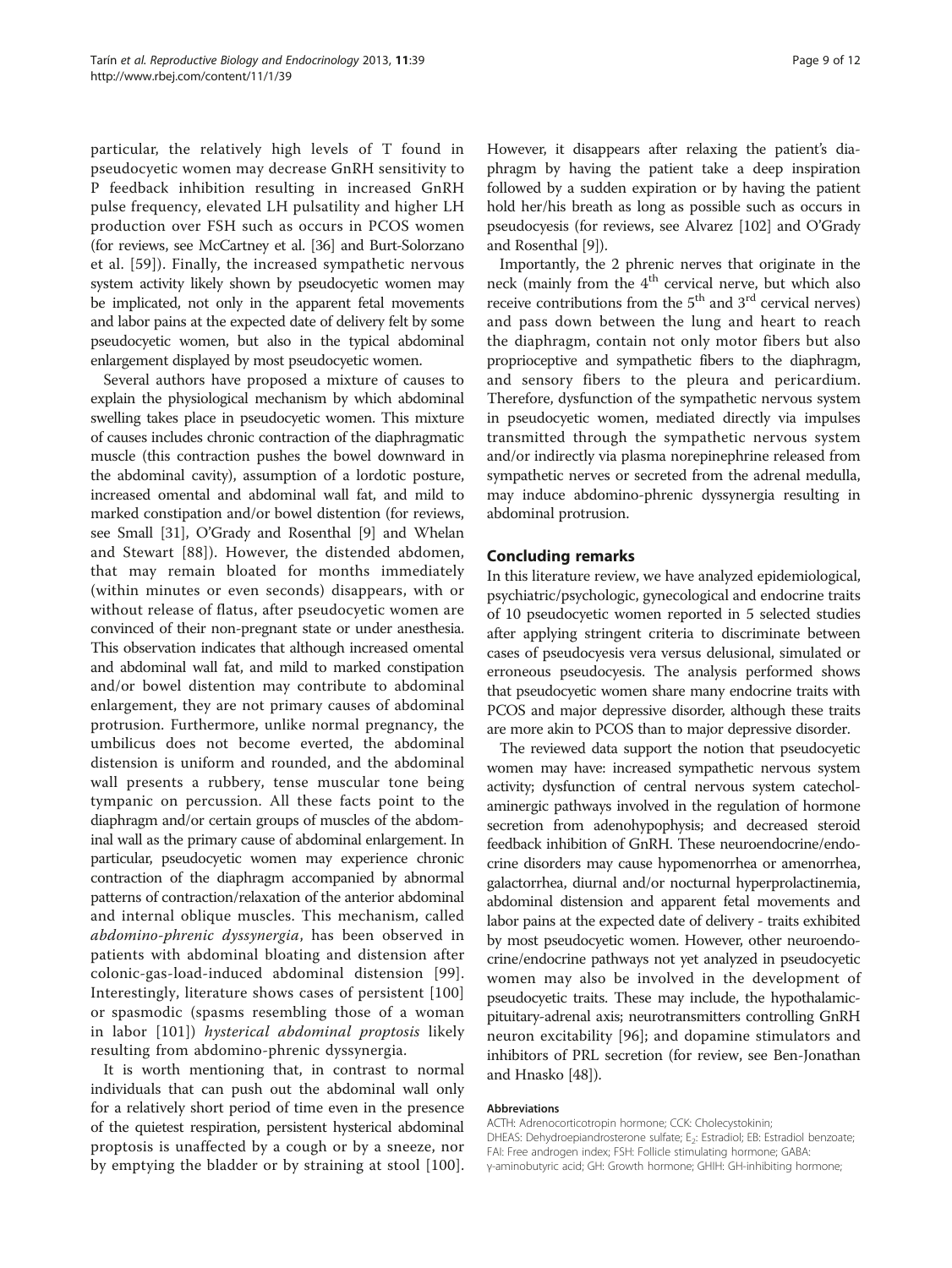<span id="page-9-0"></span>GHRH: GH-releasing hormone; GnRH: Gonadotropin-releasing hormone; L-DOPA: L-3,4-dihydroxyphenylalanine; LH: Luteinizing hormone; P: Progesterone; PRL: Prolactin; PCOS: Polycystic ovarian syndrome; SEM: Standard error of the mean; SRIF: Somatotropin release-inhibiting factor; T: Testosterone; T4: Thyroxine; TSH: Thyroid-stimulating hormone; TRH: Thyrotropin-releasing hormone.

#### Competing interests

The authors declare that they have no competing interests.

#### Authors' contributions

JJT was involved in the conception and design of the study, the acquisition, analysis and interpretation of data and drafting of the article. CH, MAGP and AC were involved in the analysis and interpretation of data, and revising the article critically for important intellectual content. All authors read and approved the final manuscript.

#### Acknowledgements

We thank the contribution of a native English speaking scientist (Dr. ST) for carefully proofreading and correcting the manuscript for grammar and spelling mistakes. This study was supported by PS09/00136 from Instituto de Salud Carlos III, Ministerio de Ciencia e Innovación, cofinanced by the Fondo Europeo de Desarrollo Regional (FEDER).

#### Author details

<sup>1</sup>Department of Functional Biology and Physical Anthropology, Faculty of Biological Sciences, University of Valencia, Burjassot, Valencia 46100, Spain. <sup>2</sup> Research Unit-INCLIVA, Hospital Clínico de Valencia, Faculty of Medicine, University of Valencia, Valencia 46100, Spain. <sup>3</sup>Department of Physiology, Faculty of Medicine, University of Valencia, Valencia 46100, Spain. 4 Department of Genetics, Faculty of Biological Sciences, University of Valencia, Burjassot, Valencia 46100, Spain. <sup>5</sup>Department of Pediatrics, Obstetrics and Gynecology, Faculty of Medicine, University of Valencia, Valencia 46100, Spain. <sup>6</sup>Service of Obstetrics and Gynecology, University Hospital Dr. Peset, Valencia 46017, Spain.

#### Received: 22 February 2013 Accepted: 2 May 2013 Published: 14 May 2013

#### References

- American Psychiatric Association: Diagnostic and Statistical Manual of Mental Disorders. 5th edition. Washinton, DC: APA; 2013. in preparation for publication in May 2013.
- 2. Pawlowski EJ, Pawlowski MM: Unconscious and abortive aspects of pseudocyesis. Wis Med J 1958, 57:437–540.
- 3. Ouj U: Pseudocyesis in a rural southeast Nigerian community. J Obstet Gynaecol Res 2009, 35:660–665.
- 4. Cohen LM: A current perspective of pseudocyesis. Am J Psychiatr 1982, 139:1140–1144.
- 5. Fried PH, Rakoff AE, Schopbach RR, Kaplan AJ: Pseudocyesis; a psychosomatic study in gynecology. J Am Med Assoc 1951, 145:1329-1335.
- 6. Brenner BN: Pseudocyesis in Blacks. S Afr Med J 1976, 50:1757–1759.
- Dafallah SE: Pseudocyesis and infertility. Saudi Med J 2004, 25:964-965.
- 8. Mcquillan J, Greil AL, Shreffler KM, Wonch-Hill PA, Gentzler KC, Hathcoat JD: Does the reason matter? variations in childlessness concerns among U.S. women. J Marriage Fam 2012, 74:1166–1181.
- 9. O'Grady JP, Rosenthal M: Pseudocyesis: a modern perspective on an old disorder. Obstet Gynecol Surv 1989, 44:500–511.
- 10. Brooks JG: Pseudocyesis in a 6-year-old girl: follow-up report at 23. J Am Acad Child Psychiatr 1985, 24:359–362.
- 11. Milner GL, Hayes GD: Pseudocyesis associated with folie à deux. Br J Psychiatr 1990, 156:438–440.
- 12. Harland RF, Warner NJ: Delusions of pregnancy in the elderly. Int J Geriatr Psychiatr 1997, 12:115–117.
- 13. Shutty MS Jr, Leadbetter RA: Case report: recurrent pseudocyesis in a male patient with psychosis, intermittent hyponatremia, and polydipsia. Psychosom Med 1993, 55:146–148.
- 14. Adityanjee AM: Delusion of pregnancy in males: a case report and literature review. Psychopathology 1995, 28:307–311.
- 15. Hardwick PJ, Fitzpatrick C: Fear, folie and phantom pregnancy: pseudocyesis in a fifteen-year-old girl. Br J Psychiatr 1981, 139:558-560.
- 16. Starkman MN, Marshall JC, La Ferla J, Kelch RP: Pseudocyesis: psychologic and neuroendocrine interrelationships. Psychosom Med 1985, 47:46–57.
- 17. Hernández-Rodríguez I, Moreno MJ, Morano LE, Benavente JL: Systemic lupus erythematosus presenting as pseudocyesis. Br J Rheumatol 1994, 33:400-402.
- 18. Ahuja N, Vasudev K, Lloyd A: Hyperprolactinemia and delusion of pregnancy. Psychopathology 2008, 41:65-68.
- 19. Posner LB, de Chabert RA, Posner AC: Simulated pregnancy following pseudocyesis. Am J Obstet Gynecol 1962, 83:976–977.
- 20. Daw E: Pseudocyesis. Br J Clin Pract 1973, 27:181-183.
- 21. Chambers WR: Brain tumor simulating pregnancy. Am J Obstet Gynecol 1955, 70:212–213.
- 22. Echániz A, Millán A, del Río Fuentes A, Pedreira JD: Pseudopregnancy and gastric adenocarcinoma. Med Clin (Barc) 1984, 83:307-308.
- 23. Manzi D, Greenberg B, Maier D, Forouhar F, Malchoff CD: Bronchogenic carcinoma presenting as a pseudopregnancy. Chest 1995, 107:567–569.
- 24. Alfonso CA: Pseudocyesis with concomitant medical illness. Gen Hosp Psychiatr 1990, 12:205–206.
- 25. Benzick JM: Illusion or hallucination? Cholecystitis presenting as pseudopregnancy in schizophrenia. Psychosomatics 2000, 41:450–452.
- 26. Yeh YW, Kuo SC, Chen CY: Urinary tract infection complicated by urine retention presenting as pseudocyesis in a schizophrenic patient. Gen Hosp Psychiatr 2012, 34:101.e9-101.e10.
- 27. Flanagan PJ, Harel Z: Pseudocyesis in an adolescent using the long-acting contraceptive Depo-Provera. J Adolesc Health 1999, 25:238–240.
- 28. Ahuja N, Moorhead S, Lloyd AJ, Cole AJ: Antipsychotic-induced hyperprolactinemia and delusion of pregnancy. Psychosomatics 2008, 49:163–167.
- 29. Manjunatha N, Saddichha S: Delusion of pregnancy associated with antipsychotic induced metabolic syndrome. World J Biol Psychiatr 2009, 10:669–670.
- 30. Seeman MV: Antipsychotic-induced amenorrhea. J Ment Health 2011, 20:484–491.
- 31. Small G: Pseudocyesis: an overview. Can J Psychiatr 1986, 31:452-457.
- 32. Ayers JW, Seiler JC: Neuroendocrine indices of depression in pseudocyesis. A case report. J Reprod Med 1984, 29:67–70.
- 33. Devane GW, Vera MI, Buhi WC, Kalra PS: Opioid peptides in pseudocyesis. Obstet Gynecol 1985, 65:183–188.
- 34. Yen SS, Rebar RW, Quesenberry W: Pituitary function in pseudocyesis. J Clin Endocrinol Metab 1976, 43:132–136.
- Tulandi T, McInnes RA, Mehta A, Tolis G: Pseudocyesis: pituitary function before and after resolution of symptoms. Obstet Gynecol 1982, 59:119–121.
- 36. McCartney CR, Eagleson CA, Marshall JC: Regulation of gonadotropin secretion: implications for polycystic ovary syndrome. Semin Reprod Med 2002, 20:317–326.
- 37. Rosner W, Auchus RJ, Azziz R, Sluss PM, Raff H: Position statement: Utility, limitations, and pitfalls in measuring testosterone: an Endocrine Society position statement. J Clin Endocrinol Metab 2007, 92:405-413.
- 38. Massafra C, De Felice C, Agnusdei DP, Gioia D, Bagnoli F: Androgens and osteocalcin during the menstrual cycle. J Clin Endocrinol Metab 1999, 84:971–974.
- 39. Bui HN, Sluss PM, Blincko S, Knol DL, Blankenstein MA, Heijboer AC: Dynamics of serum testosterone during the menstrual cycle evaluated by daily measurements with an ID-LC-MS/MS method and a 2nd generation automated immunoassay. Steroids 2013, 78:96–101.
- 40. Asukai K, Uemura T, Minaguchi H: Occult hyperprolactinemia in infertile women. Fertil Steril 1993, 60:423–427.
- 41. Bouilly J, Sonigo C, Auffret J, Gibori G, Binart N: Prolactin signaling mechanisms in ovary. Mol Cell Endocrinol 2012, 356:80–87.
- 42. Maes M, Van Gastel A, Blockx P, Martin M, Cosyns P, Scharpé S, Desnyder R: An augmented escape of androstenedione from suppression by dexamethasone in melancholia: relationships to intact ACTH and cortisol nonsuppression. J Affect Disord 1995, 34:291–300.
- 43. Maeda K, Kato Y, Ohgo S, Chihara K, Yoshimoto Y, Yamaguchi N, Kuromaru S, Imura H: Growth hormone and prolactin release after injection of thyrotropin-releasing hormone in patients with depression. J Clin Endocrinol Metab 1975, 40:501-505.
- 44. Extein I, Pottash AL, Gold MS, Silver JM: Thyroid-stimulating hormone response to thyrotropin-releasing hormone in unipolar depression before and after clinical improvement. Psychiatr Res 1982, 6:161–169.
- 45. Arita H, Kinoshita M, Oshino S, Kitamura T, Otsuki M, Kasayama S, Shimokawa T, Shimomura I, Yoshimine T, Saitoh Y: Biological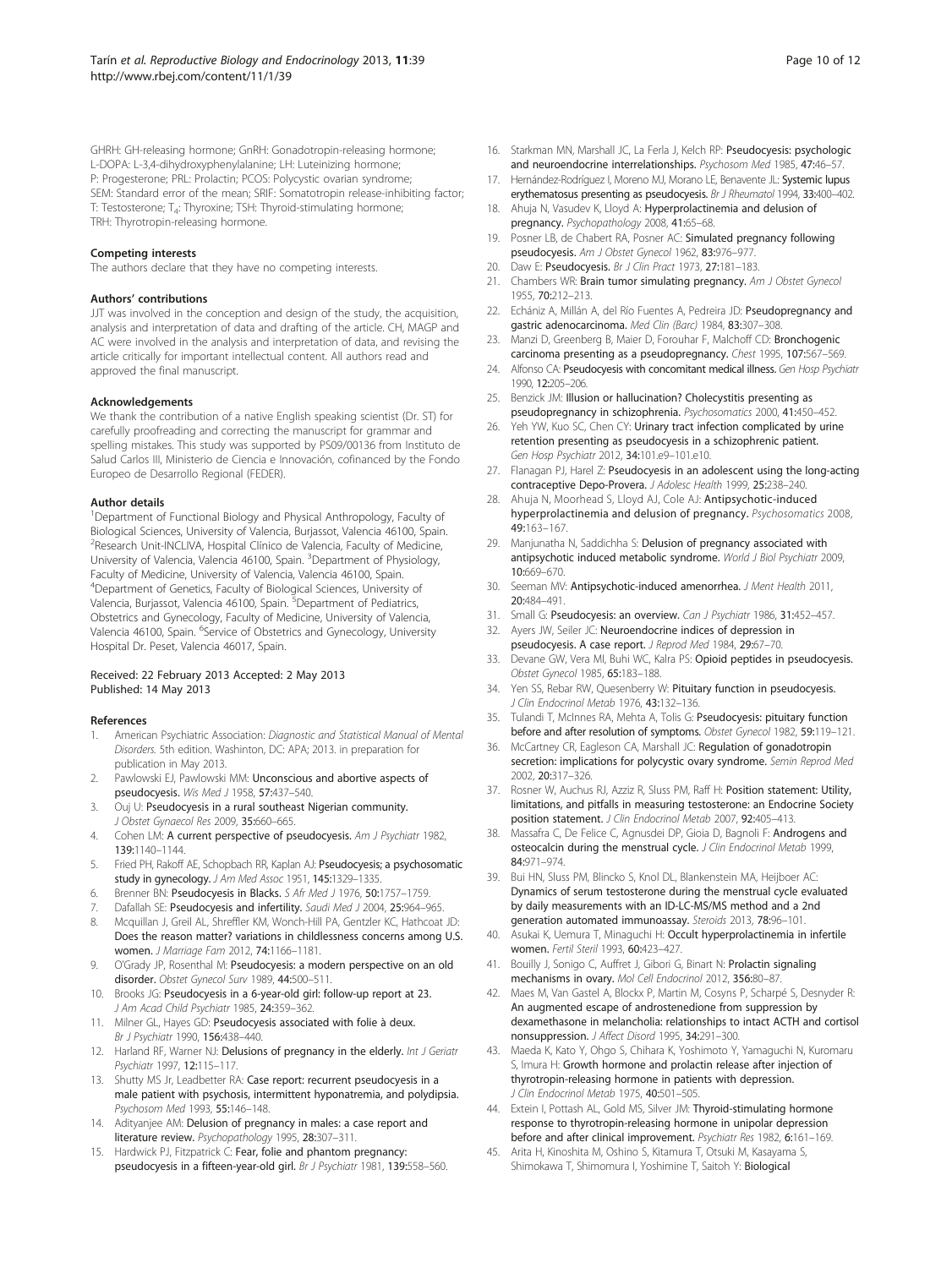<span id="page-10-0"></span>characteristics of growth hormone-producing pituitary adenomas are different according to responsiveness to thyrotropin-releasing hormone. J Clin Endocrinol Metab 2012, 97:2741–2747.

- 46. Kaltsas T, Pontikides N, Krassas GE, Seferiadis K, Lolis D, Messinis IE: Growth hormone response to thyrotrophin releasing hormone in women with polycystic ovarian syndrome. Hum Reprod 1999, 14:2704–2708.
- 47. Chihara K, Kashio Y, Kita T, Okimura Y, Kaji H, Abe H, Fujita T: L-dopa stimulates release of hypothalamic growth hormone-releasing hormone in humans. J Clin Endocrinol Metab 1986, 62:466–473.
- 48. Ben-Jonathan N, Hnasko R: Dopamine as a prolactin (PRL) inhibitor. Endocr Rev 2001, 22:724–763.
- 49. Spiliotis BE: Growth hormone insufficiency and its impact on ovarian function. Ann N Y Acad Sci 2003, 997:77–84.
- 50. Yen SS, Quigley ME, Reid RL, Ropert JF, Cetel NS: Neuroendocrinology of opioid peptides and their role in the control of gonadotropin and prolactin secretion. Am J Obstet Gynecol 1985, 152:485–493.
- 51. Hugues JN, Theron-Gerard L, Coussieu C, Pasquier M, Dewailly D, Cedrin-Durnerin I: Assessment of theca cell function prior to controlled ovarian stimulation: the predictive value of serum basal/stimulated steroid levels. Hum Reprod 2010, 25:228–234.
- 52. Zarate A, Canales ES, Soria J, Jacobs LS, Daughaday WH, Kastin AJ, Schally AV: Gonadotropin and prolactin secretion in human pseudocyesis: effect of synthetic luteinizing hormone-releasing hormone (LH-RH) and thyrotropin releasing hormone (TRH). Ann Endocrinol (Paris) 1974, 35:445–450.
- 53. Osotimehin BO, Ladipo OA, Adejuwon CA, Otolorin EO: Pituitary and placental hormone levels in pseudocyesis. Int J Gynaecol Obstet 1981, 19:399–402.
- 54. Tulandi T, McInnes RA, Lal S: Altered pituitary hormone secretion in patients with pseudocyesis. Fertil Steril 1983, 40:637-641
- 55. Forsbach G, Güitron A, Munoz M, Bustos H: Pituitary function in human pseudocyesis. J Endocrinol Invest 1987, 10:39–43.
- 56. Bray MA, Muneyyirci-Delale O, Kofinas GD, Reyes FI: Circadian, ultradian, and episodic gonadotropin and prolactin secretion in human pseudocyesis. Acta Endocrinol (Copenh) 1991, 124:501–509.
- 57. Padayachi T, Ashe R, Moodley J, Jialal I: Pituitary function tests in black patients with pseudocyesis. S Afr Med J 1991, 79:24-26.
- 58. Rotterdam ESHRE/ASRM-Sponsored PCOS Consensus Workshop Group: Revised 2003 consensus on diagnostic criteria and long-term health risks related to polycystic ovary syndrome. Fertil Steril 2004, 81:19–25.
- 59. Burt-Solorzano CM, Beller JP, Abshire MY, Collins JS, McCartney CR, Marshall JC: Neuroendocrine dysfunction in polycystic ovary syndrome. Steroids 2012, 77:332–337.
- 60. Williams KE, Marsh WK, Rasgon NL: Mood disorders and fertility in women: a critical review of the literature and implications for future research. Hum Reprod Update 2007, 13:607–616.
- 61. Legro RS, Schlaff WD, Diamond MP, Coutifaris C, Casson PR, Brzyski RG, Christman GM, Trussell JC, Krawetz SA, Snyder PJ, Ohl D, Carson SA, Steinkampf MP, Carr BR, McGovern PG, Cataldo NA, Gosman GG, Nestler JE, Myers ER, Santoro N, Eisenberg E, Zhang M, Zhang H, Reproductive Medicine Network: Total testosterone assays in women with polycystic ovary syndrome: precision and correlation with hirsutism. J Clin Endocrinol Metab 2010, 95:5305–5313.
- 62. Baischer W, Koinig G, Hartmann B, Huber J, Langer G: Hypothalamicpituitary-gonadal axis in depressed premenopausal women: elevated blood testosterone concentrations compared to normal controls. Psychoneuroendocrinology 1995, 20:553–559.
- 63. Laven JS, Imani B, Eijkemans MJ, Fauser BC: New approach to polycystic ovary syndrome and other forms of anovulatory infertility. Obstet Gynecol Surv 2002, 57:755–767.
- 64. Hardoy MC, Serra M, Carta MG, Contu P, Pisu MG, Biggio G: Increased neuroactive steroid concentrations in women with bipolar disorder or major depressive disorder. J Clin Psychopharmacol 2006, 26:379-384.
- 65. Kaltsas T, Pontikides N, Krassas GE, Seferiadis K, Lolis D, Messinis IE: Effect of gonadotrophin-releasing hormone agonist treatment on growth hormone secretion in women with polycystic ovarian syndrome. Hum Reprod 1998, 13:22–26.
- 66. Jarrett DB, Kupfer DJ, Miewald JM, Grochocinski VJ, Franz B: Sleep-related growth hormone secretion is persistently suppressed in women with recurrent depression: a preliminary longitudinal analysis. J Psychiatr Res 1994, 28:211–223.
- 67. Yildiz BO, Azziz R: The adrenal and polycystic ovary syndrome. Rev Endocr Metab Disord 2007, 8:331–342.
- 68. Kurita H, Maeshima H, Kida S, Matsuzaka H, Shimano T, Nakano Y, Baba H, Suzuki T, Arai H: Serum dehydroepiandrosterone (DHEA) and DHEA-sulfate (S) levels in medicated patients with major depressive disorder compared with controls. J Affect Disord 2013, 146(2):205–212.
- 69. Herbert J: Cortisol and depression: three questions for psychiatry. Psychol Med 2012, 8:1–21.
- 70. Polson DW, Reed MJ, Scanlon MJ, Quiney N, Franks S: Androstenedione concentrations following dexamethasone suppression: correlation with clomiphene responsiveness in women with polycystic ovary syndrome. Gynecol Endocrinol 1988, 2:257–264.
- 71. Lewandowski KC, Cajdler-Łuba A, Salata I, Bieńkiewicz M, Lewiński A: The utility of the gonadotrophin releasing hormone (GnRH) test in the diagnosis of polycystic ovary syndrome (PCOS). Endokrynol Pol 2011, 62:120–128.
- 72. Acar B, Kadanali S: Diminished growth hormone responses to L-dopa in polycystic ovarian disease. Fertil Steril 1993, 60:984–987.
- 73. Lee EJ, Lee BS, Lee HC, Park KH, Song CH, Huh KB: Growth hormone response to L-dopa and pyridostigmine in women with polycystic ovarian syndrome. Fertil Steril 1993, 60:53–57.
- 74. McPherson H, Walsh A, Silverstone T: Growth hormone and prolactin response to apomorphine in bipolar and unipolar depression. J Affect Disord 2003, 76:121–125.
- 75. Ansseau M, Von Frenckell R, Cerfontaine JL, Papart P, Franck G, Timsit-Berthier M, Geenen V, Legros JJ: Blunted response of growth hormone to clonidine and apomorphine in endogenous depression. Br J Psychiatr 1988, 153:65-71.
- 76. Pitchot W, Ansseau M, Gonzalez Moreno A, Hansenne M, von Frenckell R: Dopaminergic function in panic disorder: comparison with major and minor depression. Biol Psychiatr 1992, 32:1004–1011.
- Pitchot W, Hansenne M, Gonzalez Moreno A, Ansseau M: Growth hormone response to apomorphine in panic disorder: comparison with major depression and normal controls. Eur Arch Psychiatr Clin Neurosci 1995, 245:306–308.
- 78. Barnes RB, Lobo RA: Central opioid activity in polycystic ovary syndrome with and without dopaminergic modulation. J Clin Endocrinol Metab 1985, 61:779–782.
- 79. Blank SK, McCartney CR, Marshall JC: The origins and sequelae of abnormal neuroendocrine function in polycystic ovary syndrome. Hum Reprod Update 2006, 12:351–361.
- 80. Martín del Campo AF, Dowson JH, Herbert J, Paykel ES: Diurnal variations in endocrine and psychological responses to 0.2 mg/kg naloxone administration in patients with major depressive disorder and matched controls. J Affect Disord 2000, 57:37–47.
- 81. Wortsman J, Hirschowitz JS: Galactorrhea and hyperprolactinemia during treatment of polycystic ovary syndrome. Obstet Gynecol 1980, 55:460–463.
- Swaab DF, Bao AM, Lucassen PJ: The stress system in the human brain in depression and neurodegeneration. Ageing Res Rev 2005, 4:141–194.
- 83. Bao AM, Ji YF, Van Someren EJ, Hofman MA, Liu RY, Zhou JN: Diurnal rhythms of free estradiol and cortisol during the normal menstrual cycle in women with major depression. Horm Behav 2004, 45:93–102.
- Anderson RA, Groome NP, Baird DT: Inhibin A and inhibin B in women with polycystic ovarian syndrome during treatment with FSH to induce mono-ovulation. Clin Endocrinol (Oxf) 1998, 48:577-584.
- 85. Fraser IS, Kovacs G: Current recommendations for the diagnostic evaluation and follow-up of patients presenting with symptomatic polycystic ovary syndrome. Best Pract Res Clin Obstet Gynaecol 2004, 18:813–823.
- 86. Burgers JA, Fong SL, Louwers YV, Valkenburg O, de Jong FH, Fauser BC, Laven JS: Oligoovulatory and anovulatory cycles in women with polycystic ovary syndrome (PCOS): what's the difference? Clin Endocrinol Metab 2010, 95:E485-E489.
- 87. Machado-Vieira R, Zarate CA Jr: Proof of concept trials in bipolar disorder and major depressive disorder: a translational perspective in the search for improved treatments. Depress Anxiety 2011, 28:267–281.
- 88. Whelan CI, Stewart DE: Pseudocyesis-a review and report of six cases. Int J Psychiatr Med 1990, 20:97–108.
- 89. Lambert G, Johansson M, Agren H, Friberg P: Reduced brain norepinephrine and dopamine release in treatment-refractory depressive illness: evidence in support of the catecholamine hypothesis of mood disorders. Arch Gen Psychiatr 2000, 57:787–793.
- 90. Esler M, Turbott J, Schwarz R, Leonard P, Bobik A, Skews H, Jackman G: The peripheral kinetics of norepinephrine in depressive illness. Arch Gen Psychiatr 1982, 39:295–300.